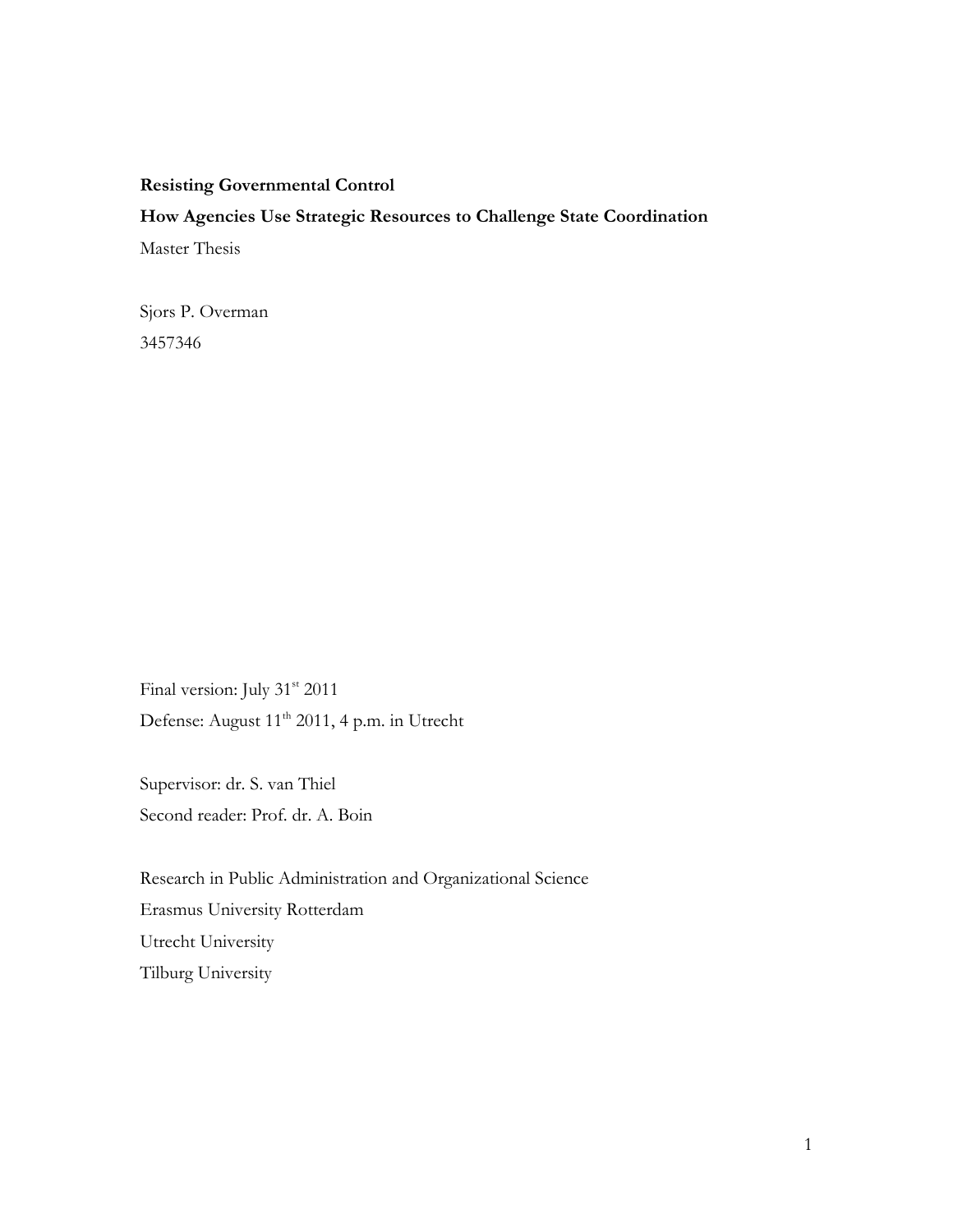### **Abstract**

*Institutional pressure provoked by public sector reform leads to strategic reactions from agencies. Several agencies in the Netherlands and France only complied with a selection of imposed reforms. Other rules were manipulated, not complied with, or compromises were made. In case of disagreement between government and agency, the most effective resource for governments to reform is a parliamentary majority. Manipulation was found to be an effective strategy employed by agencies to serve their goals. Although greater government influence on agencies was expected in centralist France than in the Netherlands, not many differences were observed; in both countries, the same strategies are employed by agencies in the public sector.*

### **Background**

Is it possible for governments to reform, restructure or otherwise influence the agencies they have created? Programs to retake control, better coordinate or improve power over agencies are based on the assumption that governments are able to influence their agencies. In empirical studies, the central state is still found to be in control to a large extent, but it is unclear how mechanisms of influence work (Yesilkagit and Van Thiel 2008). Possible government influences and their mechanisms will be investigated in this study.

In the Netherlands, a framework law on agencies was introduced from 2006 on (*Kaderwet zbo's*, hereafter: KZBO). Agencies in France were submitted to a reform package in 2010 (*Révision Générale des Politiques Publiques*, hereafter: RGPP). The goal of this study is to explain reactions of managers and organizations in agencies, following the introduction of the KZBO in the Netherlands and the RGPP in France. The main question this study seeks to answer is: What reactions from agencies have been provoked by the introduction of the KZBO in the Netherlands and the RGPP in France, and how can these reactions be explained? This question will be answered employing and extending the model explaining institutional antecedents and strategic responses developed by Oliver (1991). The study shows that several agencies only complied with a selection of the proposed reforms. For other parts of the reforms compromises were made or rules were manipulated or not complied with.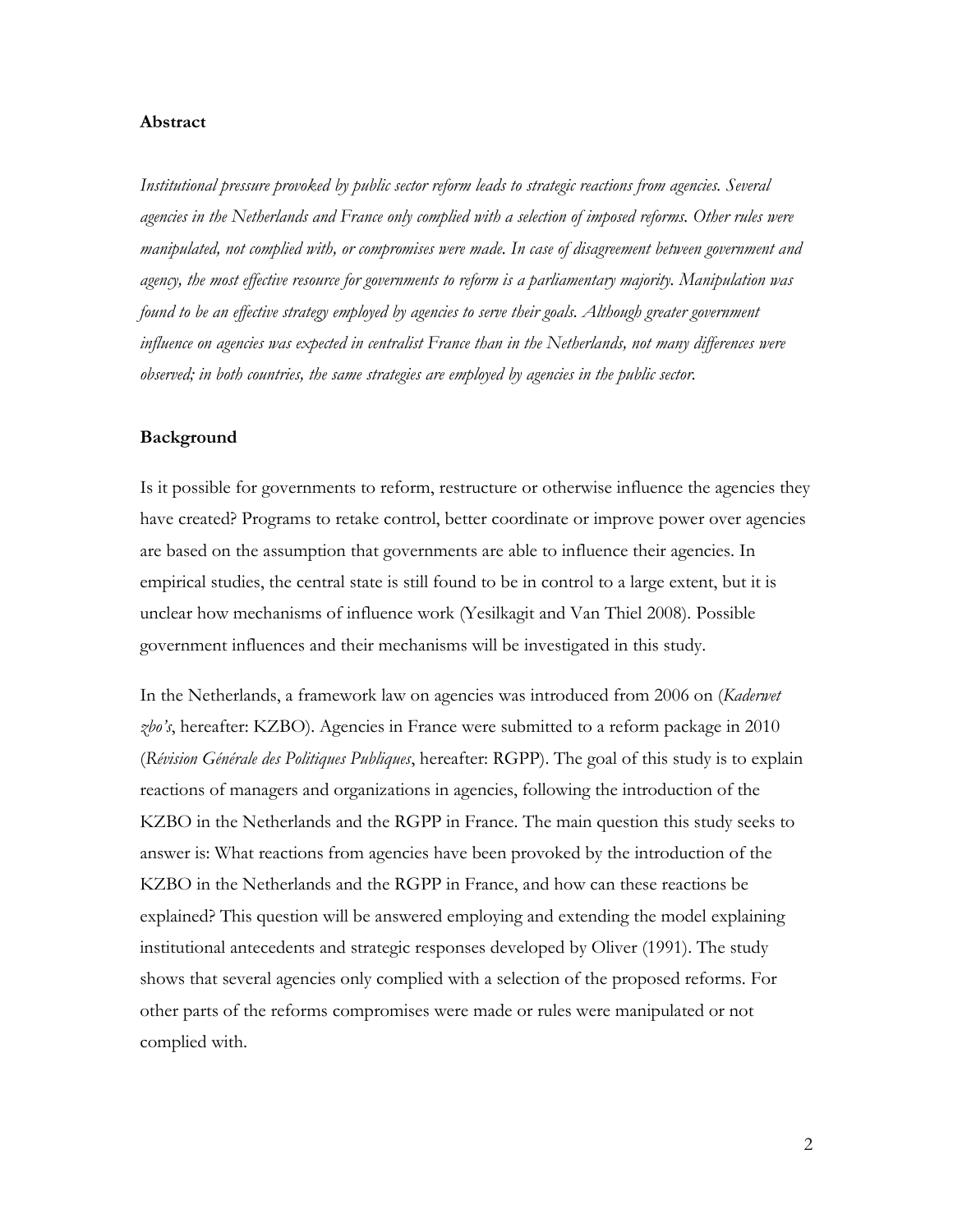The first section of this article includes an explanation of the theoretical framework that has been used to test agencies' reactions. The factors that were identified in the conceptual model will be used to analyse and compare the two reforms. These two cases will be discussed in the second section. There, several specific expectations are presented, based on the proposed theory and the reforms. In the third section, these expectations are tested in four agencies, two in each country. In the last section I will draw several conclusions and discuss an extension of the existing theory.

### **Agency's Responses**

There is no universal definition of an agency. When searching for a definition, a lot of variation is found in and among different countries. In general, three key features dominate the literature (Talbot 2004). Agencies (i) are structurally disaggregated from a ministry, (ii) carry out public tasks and (iii) operate under contractual conditions. As a consequence of disaggregation, they possess managerial autonomy to shape their own organization structure and determine personnel and financial matters. Other features of autonomy depend on the legal conditions and politico-administrative traditions of a country. Consequently, there is no single form of agencies; internationally, many different kinds and types have been set up (see e.g. Ongaro 2009; Pollitt & Talbot 2004; Christensen & Laegreid 2003; OECD 2002). It is acknowledged that even within countries, functional and legal variation exists. The agencies that are considered here are all public bodies; ministerial responsibility is reduced or absent for individual decisions made by the agency and they possess some financial autonomy (Allix & Van Thiel 2005; Greve, Flinders & Van Thiel 1999). In the Netherlands, they are *zelfstandige bestuursorganen* (ZBOs) and in France they are *établissements publics* (EPs).

The question how much discretionary room organizations have to respond to external pressure has been of interest to many researchers (Goodstein 1994; Hannan & Freeman 1977). In organizational practice as well as in the scientific literature until the 1990s, either the importance of institutions or the role of individual agency and strategic action has often been stressed. The idea is that these two perspectives are complementary (Oliver 1991; Dimaggio 1988) should therefore now also be applied to agencies in the public sector.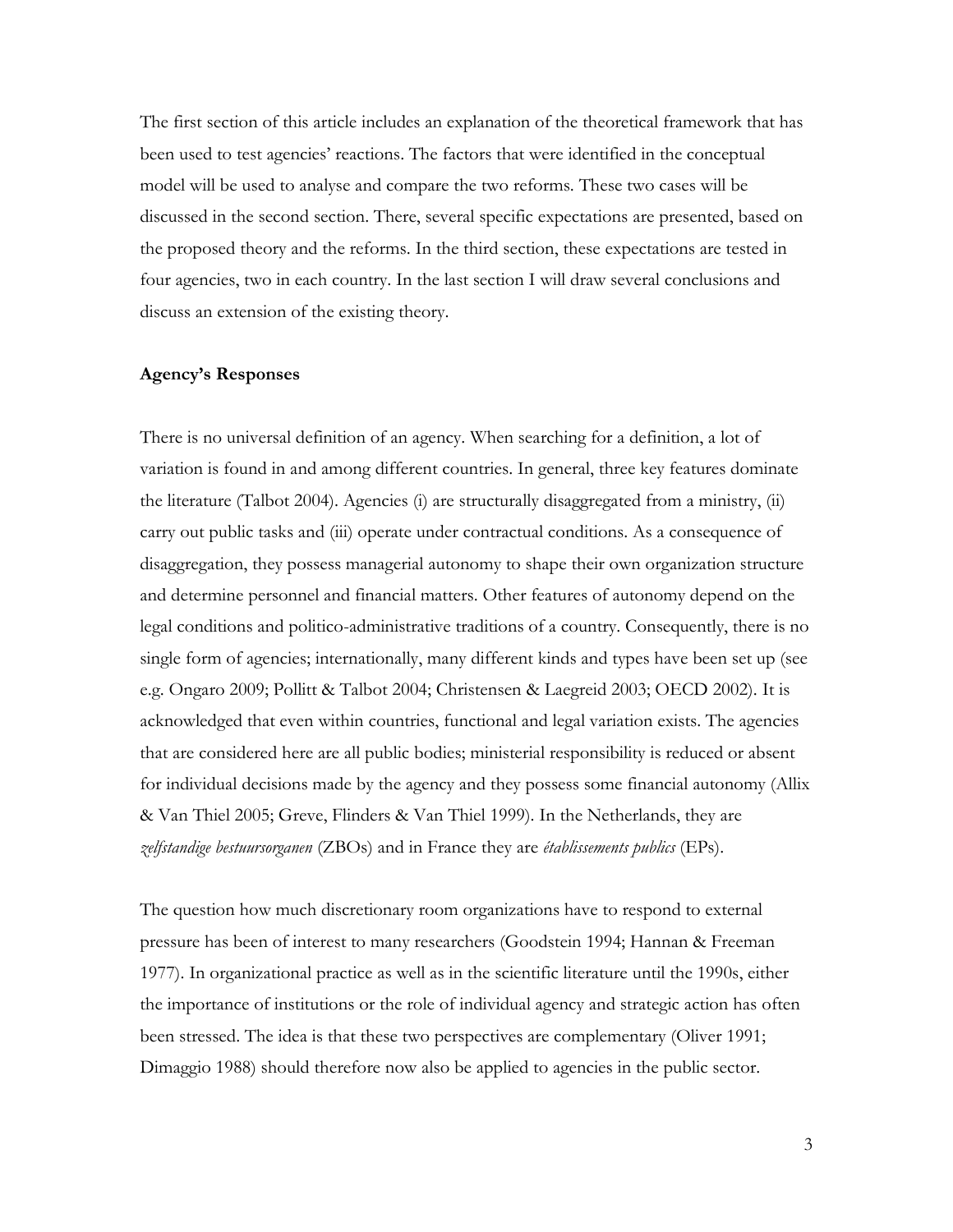Institutional theory is well capable of explaining influence on individual preferences, such as legal coercion or when certain norms are considered to be obvious or natural (Ashworth, Boyne & Delbridge 2007; Scott 1995; Dimaggio & Powell 1983). Steering agencies is deeply embedded in a national context (Guyomarch 1999). Previous responses could form a pattern as well; prior interaction can routinely be copied and thereby become an institution (Reid & Toffel 2009). Resource dependence theory can, on the other hand, help to explain why newly proposed rules are not mechanically acquired in any organization (Pfeffer & Salancik 1978). Individual, strategic choices can often bring forward additional explanatory value (Child 1972).

Oliver (1991) insightfully tried to bridge the gap between the two mentioned bodies of literature, and to explain organizational behavior. In the present study, her insights were applied to agencies. Interests between government and agencies can be different, triggering strategic responses to institutional change. In theory as well as empirically, it is hard, if not impossible to distinguish institutions as resources from other resources (Alexander 1996). Institutions can serve as strategic instruments as well as technical resources can. It might thus even be undesirable to clearly distinguish between these two streams of theory.

Oliver's theory (1991), raises the possibility that an explanation of organizational responses to their changing environment may be found in institutional pressure as well as in individual agency. A conceptual model explaining the different steps from rule introduction to actual change is proposed in figure 1. An organizational response is triggered when a new rule is introduced (institutional pressure). The response is dependent on both the nature of the pressure and the preferences of an agency. The importance of preferences of an organization in the response is determined by the strategic resources at the agency's disposition. The possession of certain strategic resources, such as a monopoly on the service delivered, leads to a greater leverage for the preferences, while the absence of strategic resources will hamper their expression. The organizational response that results from this interplay eventually shapes the actual change that consequently will be achieved. The elements from this conceptual framework will guide the following sections of the article.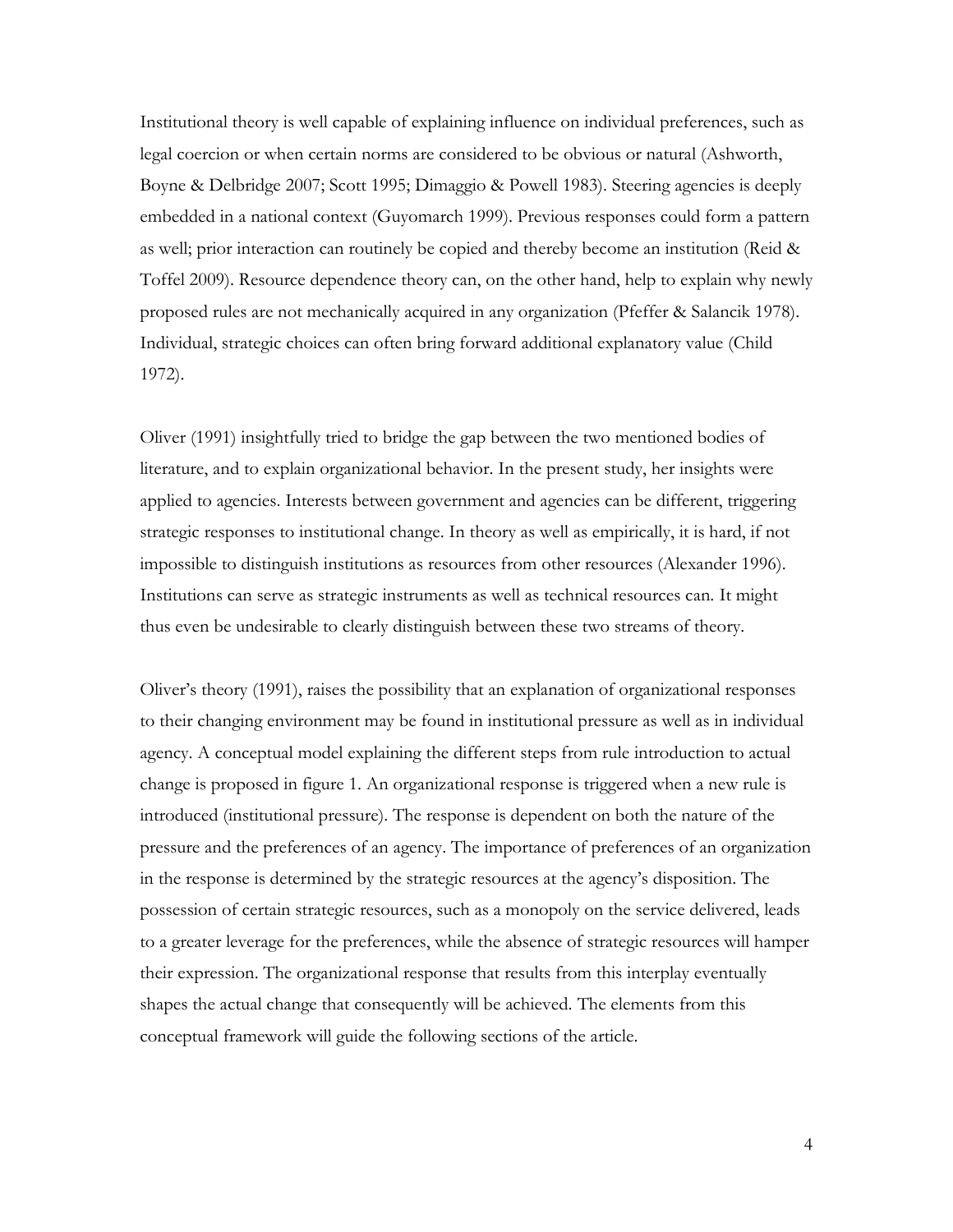

FIGURE 1 *Conceptual framework*

Based on a combination of institutional and resource dependence theories, Oliver (1991) developed a model to predict organizational strategic responses to environmental change. She identified a spectrum of five explanatory factors for strategic responses, mentioned in table 1. Based on these factors, a strategic response to the introduction of a rule is given by an organization involved. These reactions lead to organizational change, which can be categorized into four variations: *compliance*, *compromise*, *non-compliance* or *manipulation*. On the basis of these factors, she has formulated some general hypotheses only including compliance and non-compliance, mentioned in table 1. These factors will be used as a theoretical lens to describe and analyse agencies' responses to the RGPP and KZBO.

| Predictive   | Operationalization            | <b>General hypotheses</b>                           |
|--------------|-------------------------------|-----------------------------------------------------|
| Factor       |                               |                                                     |
| Cause        | Legitimacy                    | High Legitimacy $\rightarrow$ compliance            |
| Constituents | Who exerts pressure on the    | Multiplicity $\rightarrow$ non-compliance           |
|              | organization                  | Dependence on constituent $\rightarrow$ compliance  |
| Content      | What requirements to meet for | Consistency with existing structures $\rightarrow$  |
|              | compliance                    | compliance                                          |
| Control      | How pressure is exerted       | Legal coercion $\rightarrow$ compliance             |
| Context      | Organizational environment    | Uncertainty in environment $\rightarrow$ compliance |

TABLE 1 *Predictive factors and general hypotheses*

Source: Oliver (1991).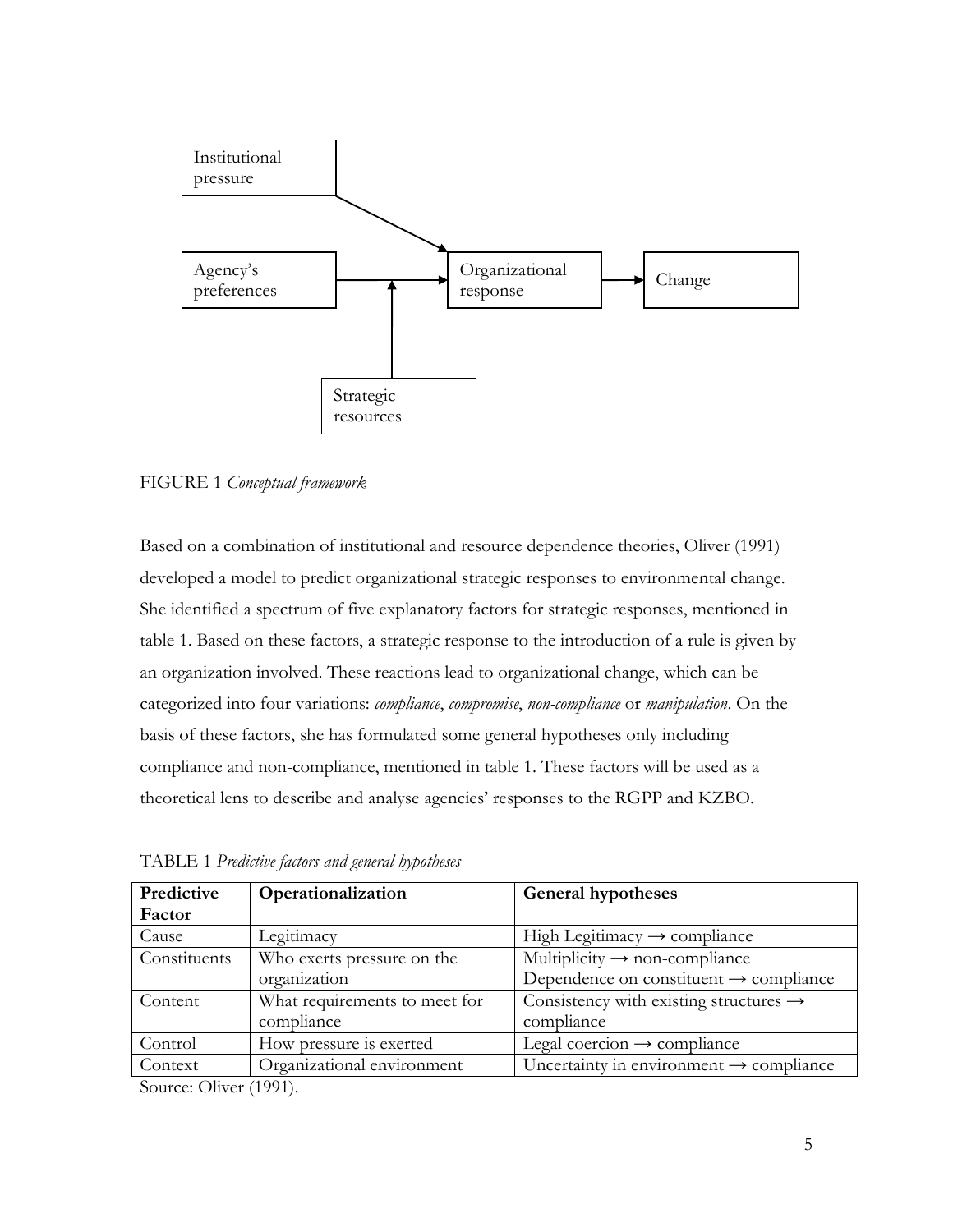The causes, or purposes, of institutional pressures are operationalized as their legitimacy. Legitimacy can be understood as the perception that actions are desirable in their particular institutional system (Suchman 1995). When legitimacy of the proposed change is high, an organization will probably acquire or adopt the change. However, when the legitimacy is low, non-compliance, compromises, or manipulation are expected responses. Legitimacy can be approached from a resource dependence as well as from an institutional perspective (Suchman 1995; Elsbach 1994). Oliver (1991) strictly sticked to *institutional* antecedents as predictions. In that perspective, an organization employs legitimation in a purposeful and calculated manner. In a resource dependence perspective the question is whether actions fit appropriately in their socially constructed environment (cf. Suchman 1995). The legitimacy of RGPP and KZBO will thus be approached from two sides in the following sections (cf. Alexander 1996).

The second factor that is expected to be of influence on an agency's reaction to the reform programs are the constituents. The actors that exert influence can be evaluated from an institutional perspective, where the nature of the actor is important. For example, in many cases a minister's command is self-evidently obeyed; the compliance to a certain constituent is then institutionalized (Reid & Toffel 2009). From a resource dependence point of view, possession of resources determines the response strategy of agencies. Frooman (1999) points out that these resources determine the strategy that can be followed for reciprocal influence. This is relevant in a relation between ministry and agency, where often the ministry determines the budget, but where the agency is responsible for timely and correct public service delivery. Dependence can therefore lead to compliance (cf. Oliver 1991), but constituents can experience dependence as well, which could favor a compromise, noncompliance or manipulation.

Content is operationalized as the consistency with existing practices as experienced by the actors. It is mostly an institutional explanation for behavior; changing existing patterns leads to high costs (Pierson 2000). Therefore, the chances of compliance are expected to increase when existing patterns are maintained.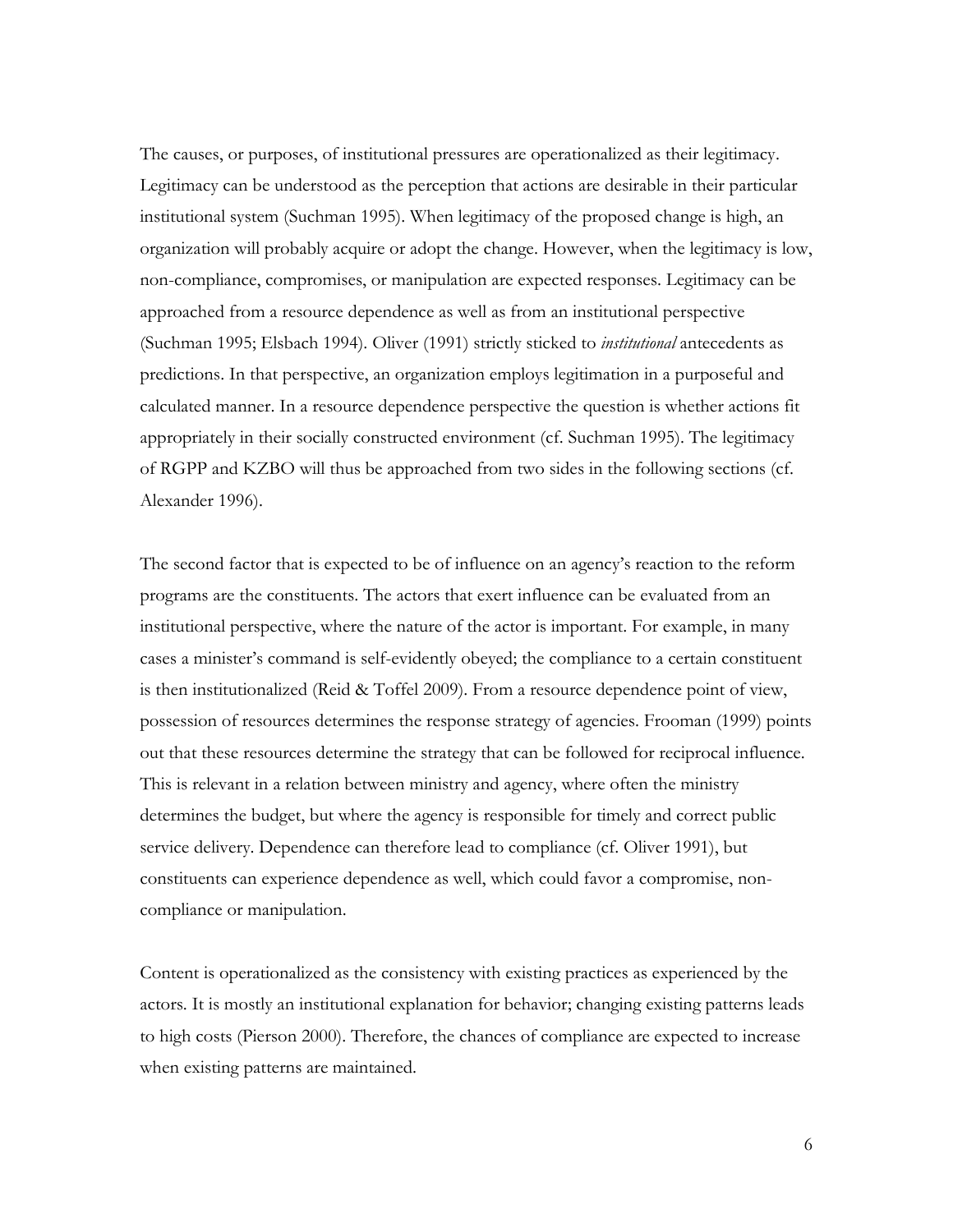Control can also be seen from an institutional perspective; agencies behave as they should because they are forced to do so (cf. Dimaggio & Powell 1983). The introduction of performance contracts with penalties can serve as an example; agencies can purposefully weigh their interest in attaining a target given a reward or penalty. In line with Oliver (1991), a tendency to compliance is expected when legal coercion is possible and when consistency with common practice is high.

Finally, the context in which an agency operates is a factor that influences strategic reactions (Johns 2006). An important contextual factor is the relation between agency and its parent ministry. Uncertainty about survival or other disturbances in an agency's environment can have an negative effect on the mechanisms that guide reactions. Avoiding negotiation over imposed rules renders an organization more invisible and therefore less vulnerable to organizational death (cf. Oliver 1991; Meyer *et al*. 1983). Therefore, more compliance can be expected the more uncertain the organizational context.

### **Method and Case Selection**

The dependent variable is an agency's reaction to the changing environment. This reaction can consist of various actions or the absence thereof. The level at which actions take place, is the managerial level; strategic responses from organizational leaders are important. The time span covered in this research is around three years, from 2008 up to and including 2010, so that both laws' anticipation and implementation phases can be included.

Because this approach is new and unexplored in agencies, and not all important variables are known yet, a case study design is considered appropriate (Yin 2009). A selection of comparable research objects was made in the Netherlands and in France. The two cases studied are the introduction of KZBO and RGPP. These pieces of legislation are analysed in two agencies per country. The selected agencies can be categorized as *ZBO* or the comparable *EP* (Allix & Van Thiel 2005). Furthermore, a selection of agencies that operate in a comparable environment in both countries was made. Surprisingly, only very few similar services are executed by agencies when compared between the two countries. The pattern of agencification in these two countries seems to be highly divergent (cf. Bouckaert, Peters &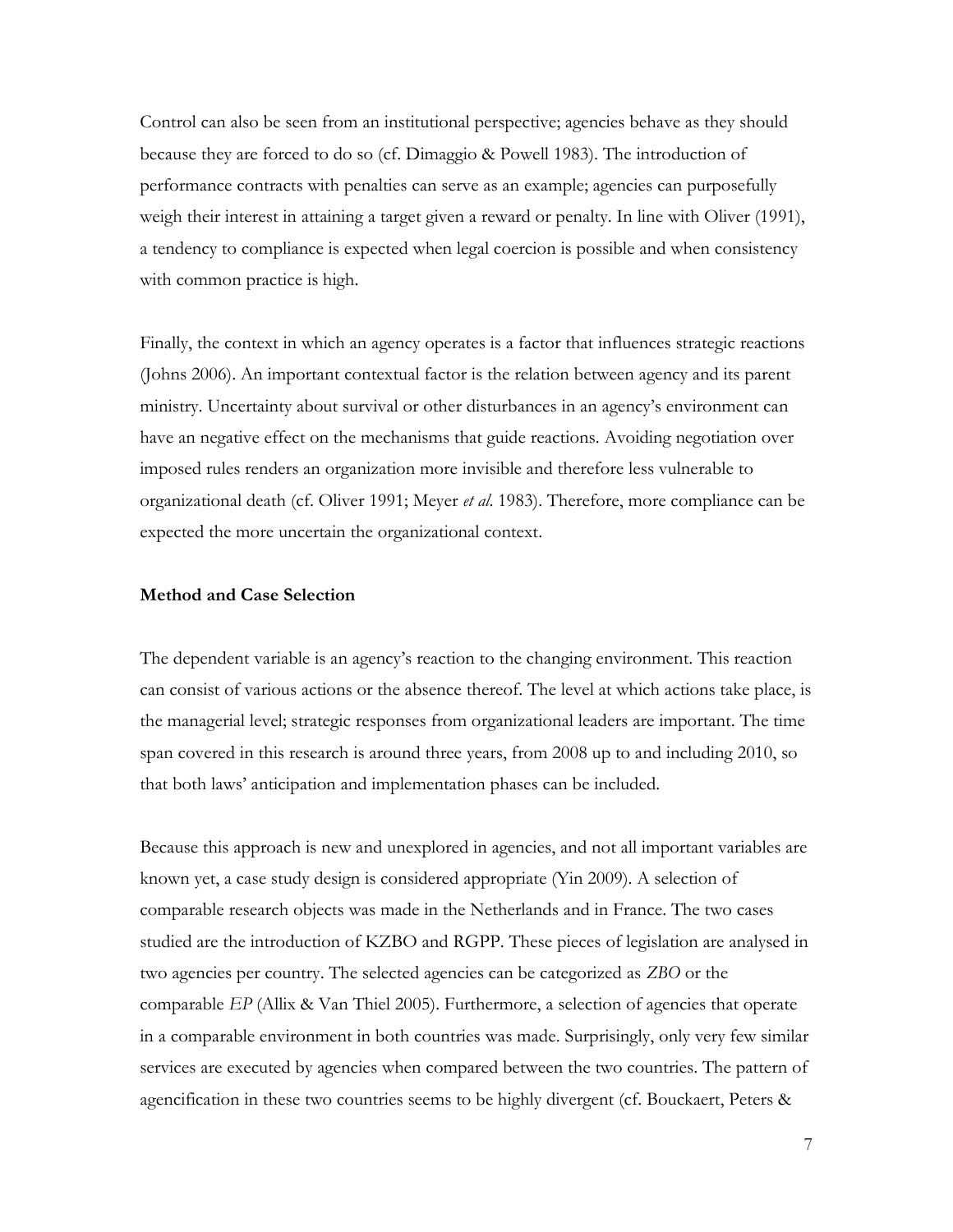Verhoest 2010). Two of the few policy areas where services are organized into agencies are immigration and scientific research, therefore, these fields were selected. In the Netherlands these are the Netherlands Organization for Scientific Research (NWO) and the Central Agency for the Reception of Asylum Seekers (COA). In France these are the French National Research Agency (ANR) and the French Agency for the Protection of Asylum Seekers and Stateless (OFPRA).

NWO funds researchers at universities and institutes. It supports scientific research by means of subsidies and research programs. NWO has an annual budget of around 650 million euros (NWO 2010). The ANR is their French counterpart, which spends about 820 million euros annually (ANR 2010). COA is responsible for asylum seekers reception in the Netherlands. They provide accommodation for asylum seekers and prepare them for a stay, a return to their country of origin, or transmigration. They house about 20,000 people and have an annual budget of 500 million euros (COA 2010). OFPRA handles asylum requests and protects refugees. They process about 40,000 demands annually and have a budget of about 32 million euros in 2010 (OFPRA 2011). The budget difference between COA and OFPRA can be explained by the difference in their tasks.

Data is collected through document analysis and 27 semi-structured interviews with stakeholders and experts. Documents that were analysed include official documents on the KZBO and RGPP, governmental and parliamentary reports and publications by courts of audit. Documents include officially published documents by the agencies and ministries, including annual reports. People interviewed were experts in the field or involved as stakeholder. Expert interviews were mainly used to draw a picture of the cases that have been studied. Stakeholder interviews took place to explain the organizational responses and changes. Interviews were conducted in different languages. Most interviews in France were conducted in French; all interviews in the Netherlands were conducted in Dutch. In two cases, the French civil servants were bilingual and we chose to speak in English. All English quotes in this paper are translated by the author.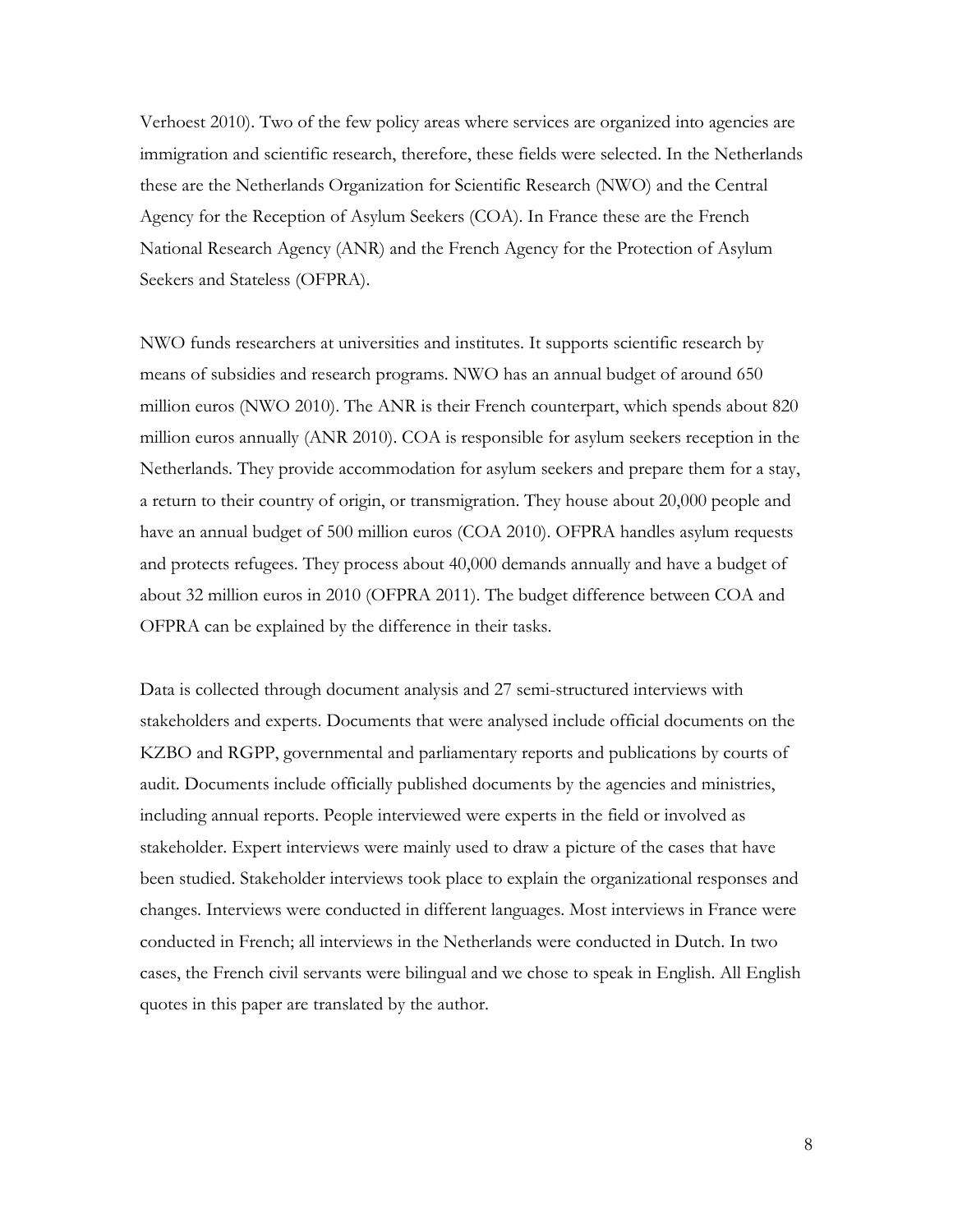#### **Analysing Institutional Pressure: KZBO and RGPP**

In this section, the newly introduced reforms will be analysed considering their cause, the constituents, content, and control mechanisms. Based on this description and on the general hypotheses in the first part, several expectations are formulated in the last part of the section. The specific context in which the reform is introduced to the agencies is discussed in the following part.

The general institutional context in the two countries is expected to account for different mechanisms as well. Traditionally, France is known as a centralist or Napoleonic country, with strong presidential power (Cole 2008; Pollitt & Bouckaert 2004). Therefore, the country can be considered majoritarian. In contrast, the Netherlands are typically considered consensualist (Kickert 2003; Lijphart 1995). Pollitt (2006) claims that majoritarian countries can introduce public sector change more easily than consensualist countries. Therefore, higher influence on executive agencies is expected in France than in the Netherlands.

## **KZBO**

#### Cause

The Dutch political need for structuring agencies and clarifying the ministerial responsibility came in waves. In 1995, parliament accepted a resolution to issue a framework law on agencies after a critical report by the Netherlands Court of Audit (ARK 1995). Only after years of lengthy negotiations, in 2002, a law was approved in the Dutch Second Chamber (De Kruijff, 2011). The First Chamber postponed its approval until after a government-wide study into agencies (Van Thiel 2008). This study, conducted by a commission presided over by former Secretary of State Jacob Kohnstamm, led to a very critical report. This report legitimated a law on agencies politically and created a policy window. Parliament was in favor of the recommendations and wanted the law. Ministers and ministries were less in favor of a law that would explicitly mark the limits of ministerial responsibility, while they would lose the option to hide themselves from critique behind agency autonomy (Van Meerkerk 2009).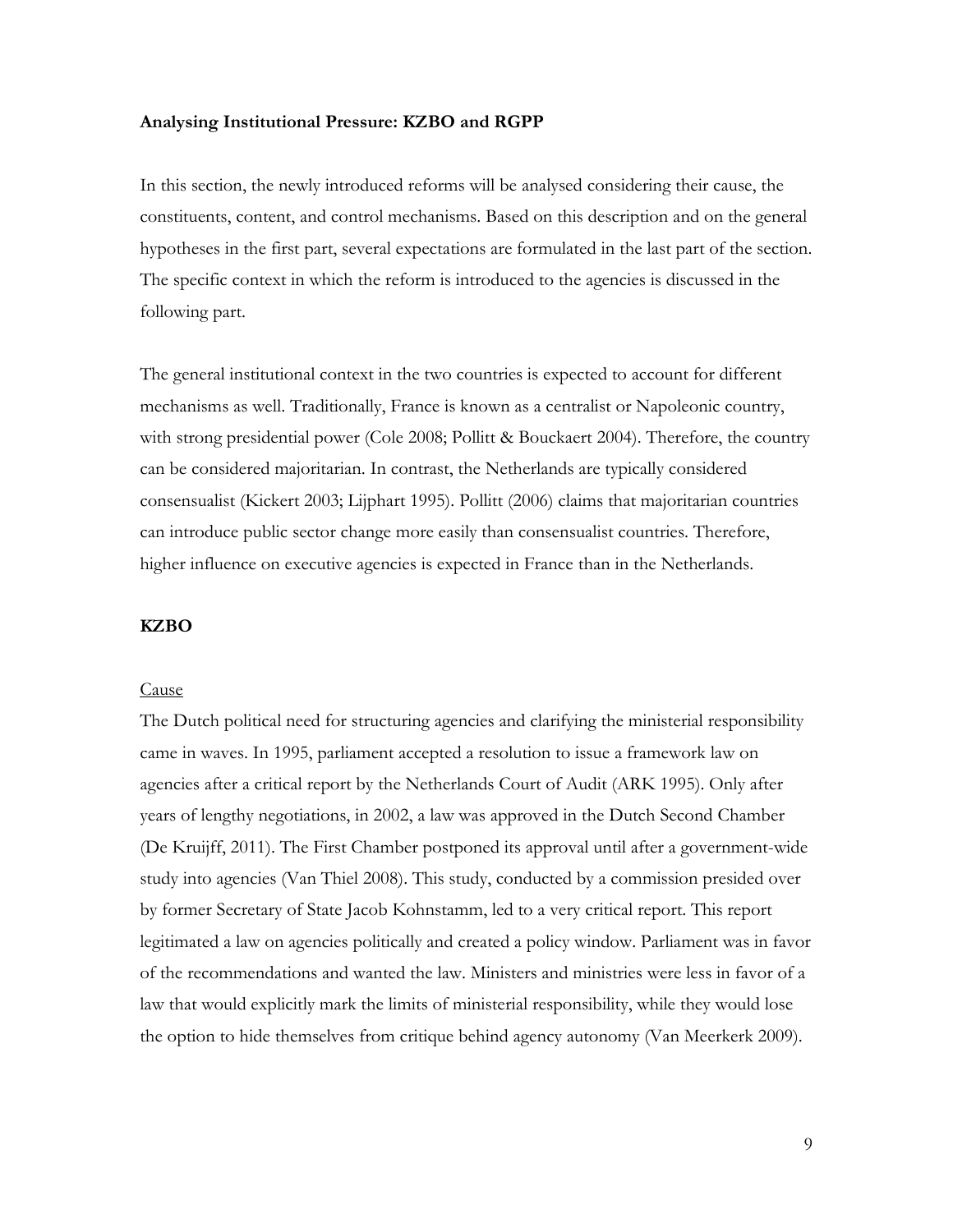The social legitimacy for better coordination of agencies changed as well. While public opinion favored decentralization in the 1980s and 1990s, this changed rapidly around the turn of the century (Smullen 2010). Newspapers illustrate the changing social legitimacy for agencification. From the 2000 until 2004, most Dutch media took a very skeptical perspective toward agencies. This slightly changed in 2004, when for example a series of more qualified articles were published in the NRC, one of the country's leading newspapers. Social legitimacy has thus changed, although not radically.

### **Constituents**

The KZBO defines certain criteria for an agency to fall within its scope. The agency will, however, need an explicit reference to the KZBO in the law that creates the agency, before the KZBO is applicable (Explanatory Memorandum KZBO 2000). This implies that before agencies fall within the scope of the KZBO, the law that facilitates their establishment has to be adapted. The minister of the Interior is the 'guardian' of the KZBO. All adaptations of these establishment laws as well as those for new agencies require his signature before they can come into existence. The minister of the Interior is together with the parent minister of an agency the most important actor in the process. Besides, the minister of Finance has played an important, but focused, role in the creation of the KZBO. They had an interest in a clearly defined budgetary framework for agencies, for which the KZBO would be a suitable instrument. For the ministry of Finance, it was especially important to receive budget reports on time for inclusion in the yearly accounts. Some of the people that were interviewed stated off the record that the draft report was adapted by the minister of Finance himself, to emphasize the need for budgetary control.

Several of the bigger agencies have united themselves in a so-called charter group since 2000. Together, they aim for good governance through horizontal accountability (Schillemans 2007). The time of creation is perhaps not coincidentally the same time as when the law was sent to parliament. This charter group seems to have tried to prevent the KZBO from being introduced in general, although this is not officially confirmed. They preferred horizontal accountability to their stakeholders as more important than to their ministry. The law was nevertheless introduced.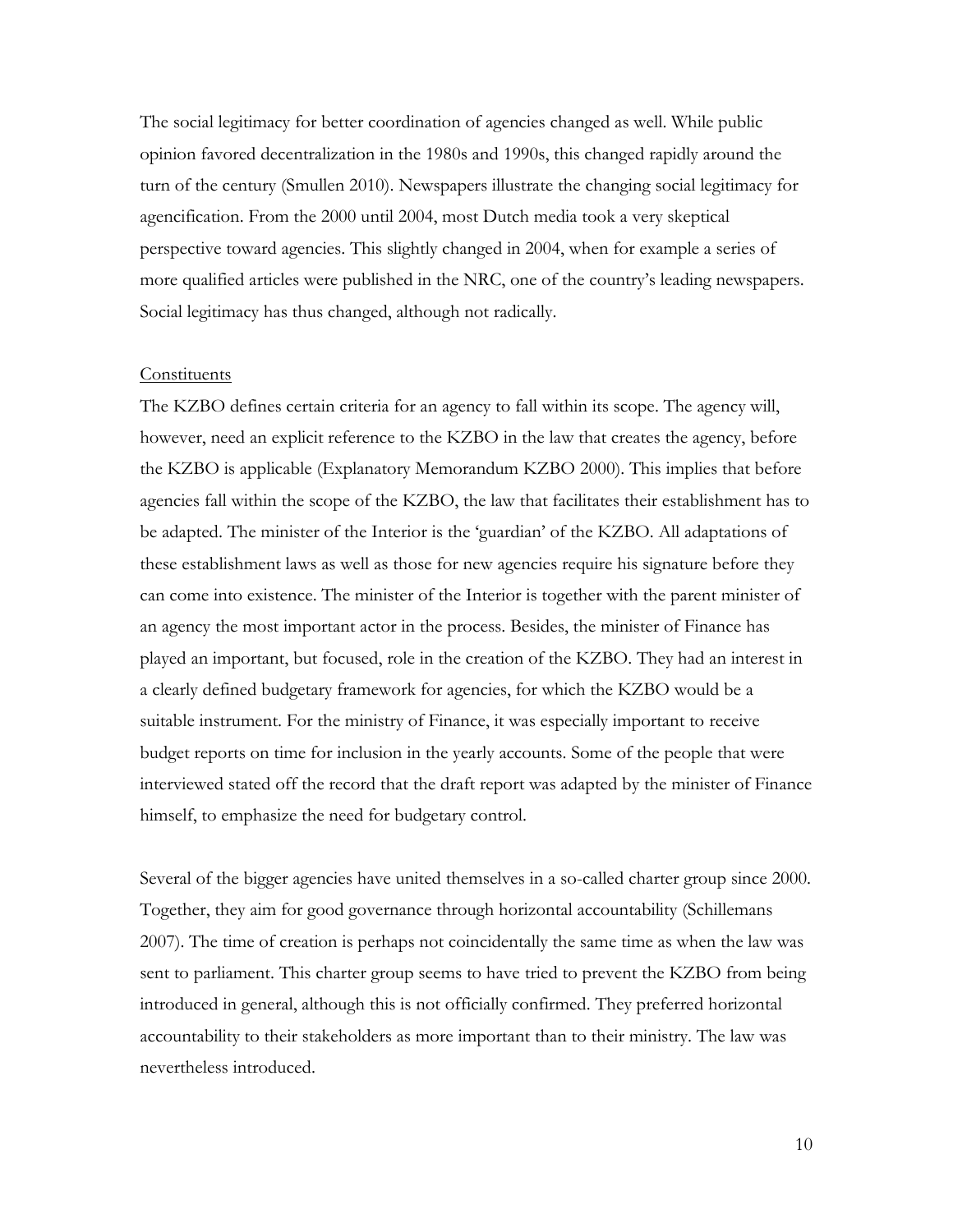## Content

In general, the KZBO has four main goals: to structure the large amount of individual arrangements; to clarify ministerial responsibility; to clarify financial control; and to enhance transparency in the number and functioning of agencies. (Support team KZBO 2007, p. 20; Explanatory Memorandum KZBO 2000, pp. 4-5). These points should facilitate and improve political control by parliament. In the establishment laws for individual agencies, exceptions to parts of the KZBO are possible. The ministry of the Interior has published a register with agencies [\(www.zbo-register.nl,](http://www.zbo-register.nl/) last visited 23-6-2011). In this register, 118 agencies (or clustered agencies) are counted. The KZBO is applicable to 31 agencies (26%). For 35 (30%) of them, the introduction of KZBO is being prepared. For 49 (42%) the KZBO is not applicable and for 6 it is unknown.

From those agencies, where the KZBO is applicable or in preparation, 29 (44%) have one or more exceptions. Most exceptions derive from article 22 (18 cases). This article states that the parent minister has the competence to cancel an individual agency decision. Under article 15, there are 9 exceptions. This article states that an agency's staff is employed following the collective labor agreement for civil servants. Three agencies fall beyond the scope of article 12, stating that the minister is competent to appoint the board. Because these articles are the most contested, those are the ones that will be examined in depth in this study. In many cases, existing practices are followed with these exceptions.

The KZBO does not mention non-executive boards for agencies. Often, agencies have a non-executive board that is knowledgeable about both running a business and the field of operations. They share some competencies with the minister, who is usually not as well informed as a non-executive board (Rees 1985). The Ministry of the Interior, however, does not favor non-executive boards. They do not want to risk the same competences for a nonexecutive board and the minister. Several respondents at the ministry explain that if a nonexecutive board has competencies that according to the KZBO should belong to the minister, these competences should be limited by law.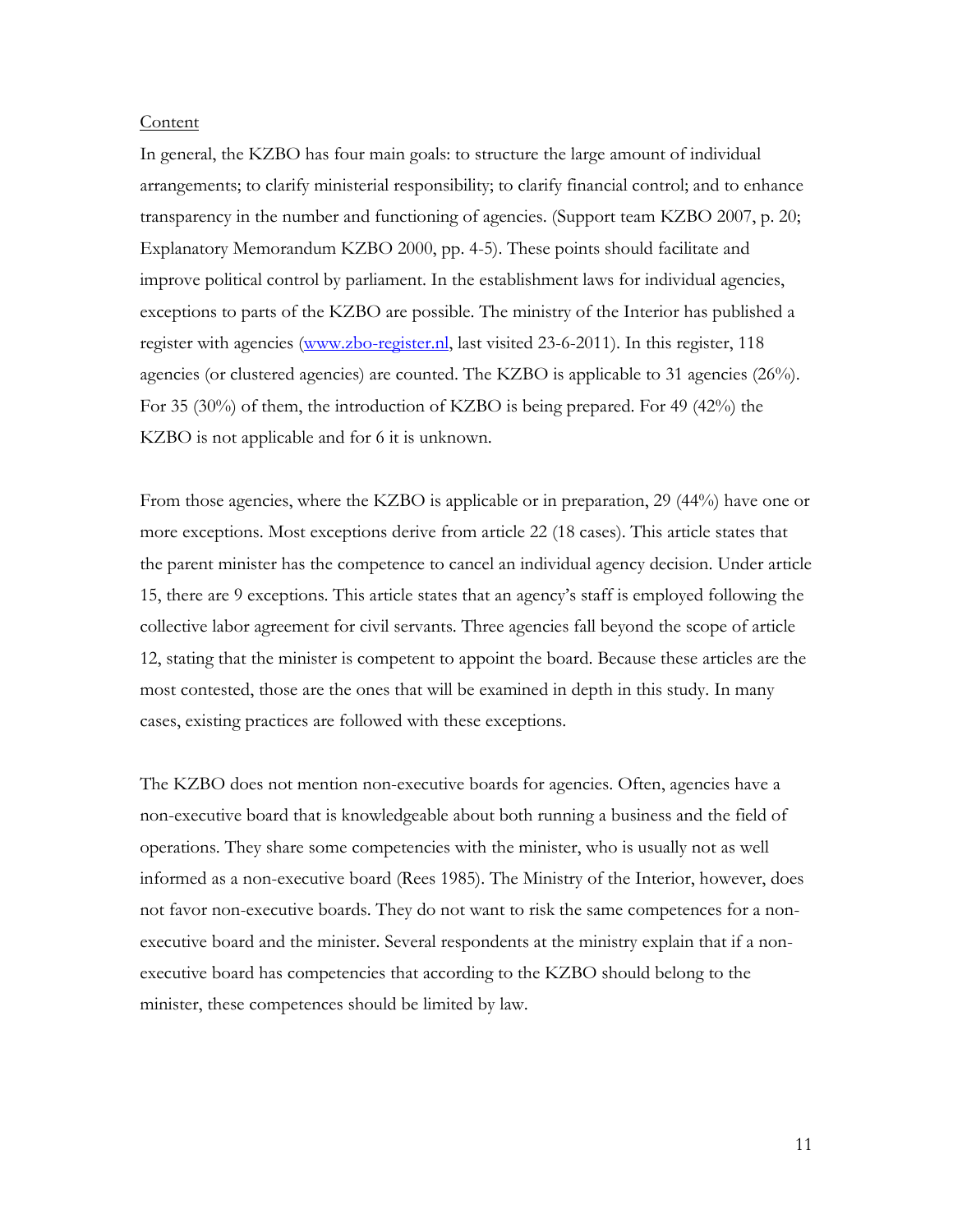# Control

The KZBO is a law that can thus be enforced. Ministers are accountable to parliament for the implementation of the law. Parliament can hold the minister accountable for respecting the articles in the KZBO.

| Factors      | <b>Institutional Pressure</b>       | <b>Expected Response</b> |
|--------------|-------------------------------------|--------------------------|
| Cause        | Political legitimacy present        | Compliance               |
|              | Varying social legitimacy           | No Effect                |
|              | No economic legitimacy              | Non-Compliance           |
| Constituents | Not many actors, two crucial actors | Compliance               |
|              | Dependence on parent ministry       | Compliance               |
| Content      | Medium impact on existing practices | Compliance               |
| Control      | Legal coercion present              | Compliance               |

TABLE 2 *Expected agency response to KZBO*

Expectations based on the above analysis are displayed in table 2. The expectations are formulated for the reform in general, because beforehand no substantial differences are expected to occur between the separate articles.

# **RGPP**

### Cause

In 2005, a commission led by Michel Pebereau presented a report, showing a fivefold multiplication of the French national debt between 1980 and 2005 (Pebereau 2005). The Pebereau report was one of the major causes propelling the introduction of the RGPP (Lafarge 2007). The RGPP as it is scheduled now, should deliver a decrease in expenses of 7.7 billion euros – which is probably overestimated and still not enough to fix the budget problems that France is facing. Some argue that a cost reduction of 1,5 billion euros is probably a more realistic estimate (Lafarge 2009, 2011).

The RGPP has wide political support. The reform is characterized by a strong support of the major political actors. The main decisions regarding modernization need the approval of the council for the modernization of public policies (CMPP) presided by the French president, Nicolas Sarkozy. Nevertheless, the assumption that the state needs to be reformed is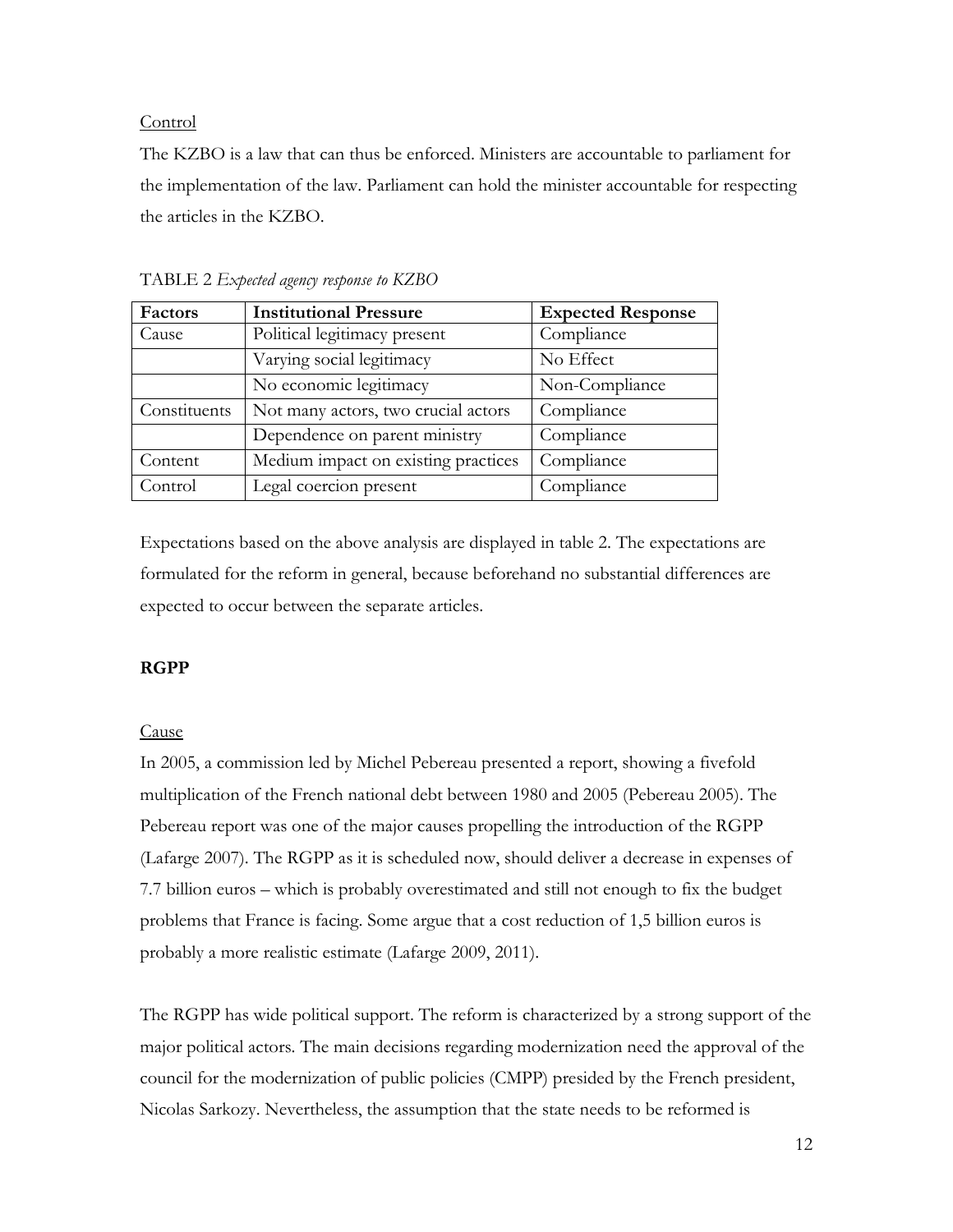contested by public sector workers as well as by public opinion. Several authors claim that public sector reform, such as adopting an agency model of the state as well as the RGPP are attempts to strengthen central control (Cole 2008; Lascoumes & Le Galès 2004).

# **Constituents**

The CMPP is an assembly of the ministers to whom a specific RGPP measure concerns. It consists of the minister of Finance, representatives of the financial commissions in parliament, the president of the administrative council of the French bank BNP Paribas, and a representation of the inter-ministerial support team (Bézès 2011; Migeon 2011; Bouvier 2008; Lafarge 2007). A monitoring board proposes the decisions to the CMPP. This board is presided over by the secretary-general of the Elysée and the director of the prime minister's cabinet, and it proposes scenarios that are drafted by experts, often private consultancies. The reform is thus, as Mr. Sarkozy indicated, an operation led directly by the *Elysée* [the President's residence] and the *Matignon* [the Prime Minister's residence] (Bouvier 2008). The involvement of the president in state reform is a new phenomenon in France. In the past, this remained within the prime minister's discretion (Bézès 2011).

Mid-level civil servants were not very much involved in the process of designing the RGPP, which might cause the civil servants to distrust, challenge or resist the reform (Chevallier 2010). Nor were other managers, users or members of parliament involved in the design of the RGPP and its audits (Bézès 2011). Chevallier (2010, p. 23) argues that ‗the further one goes down the hierarchy of the civil service, the more prevalent feelings of anxiety, distrust and rejection are; reforms are often seen as challenging vested interests and worsening working conditions' [translation SO]. Furthermore, he states (p. 25) that 'the reforms influence the support for decentralization of the public service' [translation SO].

One important notion is the emergence of the budget ministry as the leading ministry in this reform, represented by the Direction Générale de la Modernisation de l'Etat. Whereas in the past the three ministries of the interior, public functioning and budget cooperatively (or competitively) controlled state reforms, the RGPP is monopolized by the budget ministry alone (Bézès 2011). Yet, this ministry does not seem to be the main thrust propelling the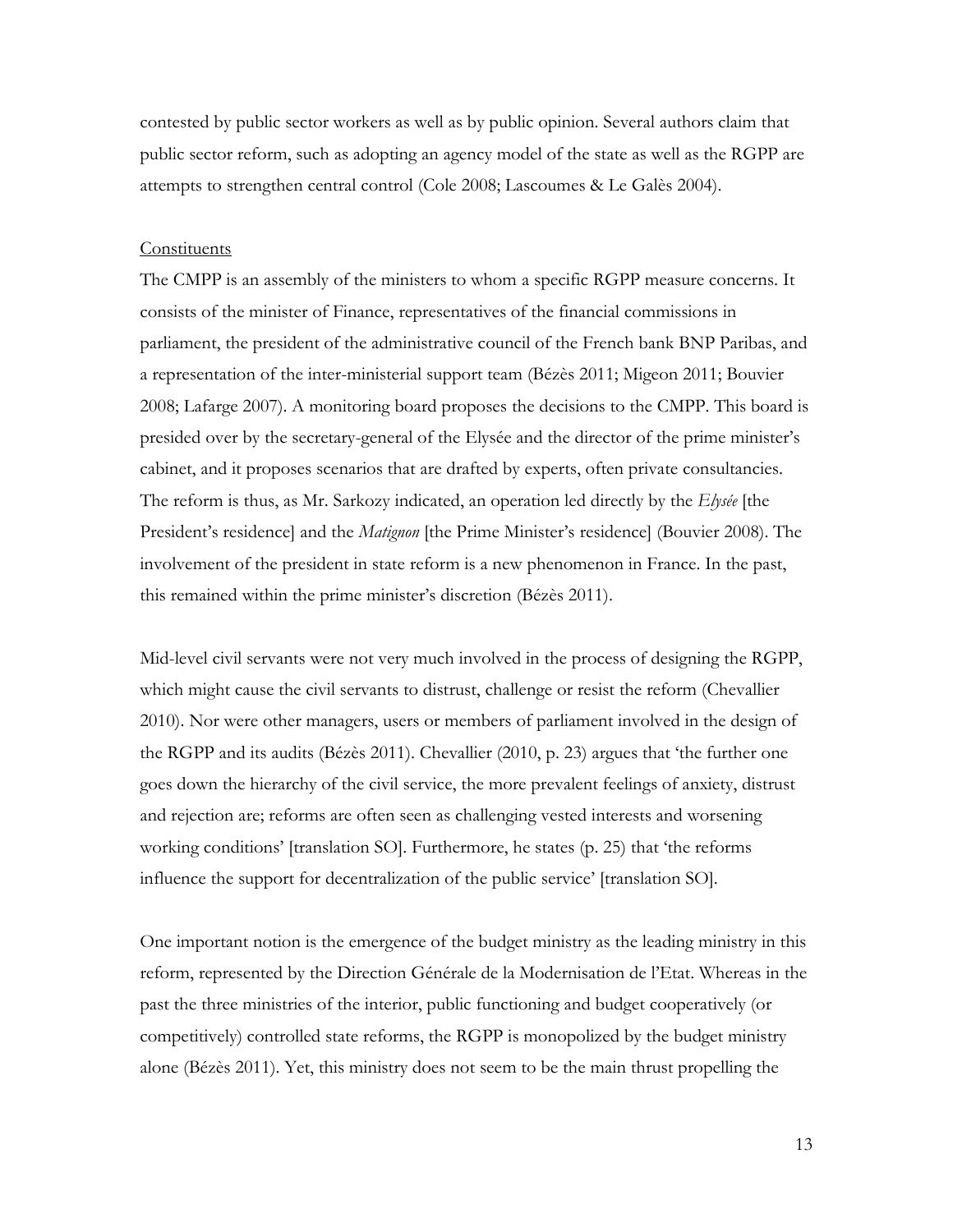RGPP; instead the centralized councils at the presidential and PM level seem to dominate the whole operation (Bouvier 2008).

### Content

The RGPP in general has three main objectives: the modernization of public management, the simplification of administrative processes, and quality improvement. Policies have to be centered around the core state functions and the administration is to be rationally reorganized by suspending certain services and merge others. Therefore, agencies and departments have been audited. These audits have been carried out by 26 audit teams, consisting of more than 200 high civil servants, mostly from the *Inspection générale des finances* (Bouvier 2008; Le Clainche 2008; Lafarge 2007). Apart from these objectives, the RGPP aims to improve quality of public service. It should be organized as a one-stop-shop, and online services should be enhanced (Migeon 2011).

These objectives should be attained through several actions. President Sarkozy has set one important goal: to replace only one in every two civil servants leaving (Lafarge 2007). For many of those interviewed, RGPP is synonym to the one-for-two rule. Furthermore, the RGPP includes the introduction of clear objectives in performance contracts to be followed by agencies. These contracts contain goals and measurable indicators of success; they should facilitate a clear image of the contribution of each agency to specific policies. Other measures include a reduction in operating costs of 10% in three years and a reduction in personnel costs of 1,5% per year (Millard 2011). These are the first four measures central in this study.

Apart from these measures, the fifth measure that is studied is the position of an agency's non-executive board. The representation of many actors, such as the ministerial financial management, the management of the budget ministry and more, has blurred the sight on this relation between the formal parent ministry or *tutelle* and the agency. The RGPP seeks to improve this situation by appointing one single contact for all agencies led by a single ministry. On the agency side, if the agency is related to several ministries, one contact within the agency handles all the contact with the *tutelle* ministries (Millard 2011).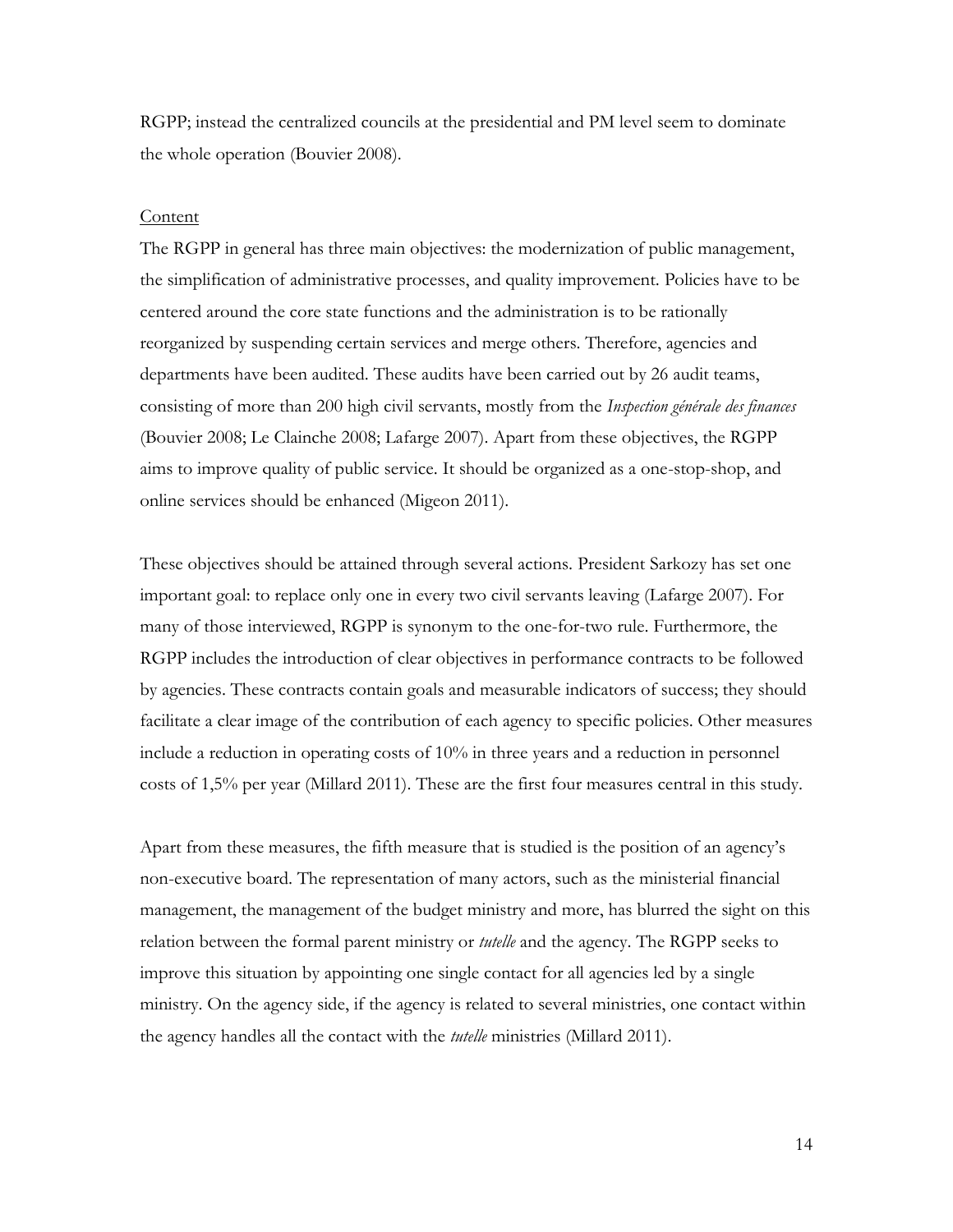## Control

The constitutional bylaw on finance acts (LOLF), introduced in 2002, provided a new governance framework that included the appointment of one single minister to a public task or mission. This mission goes beyond the borders demarcated by the traditional ministerial competence and often involves joined-up action of several ministries and departments. This reform contrasts with the traditional incremental public sector reform that is witnessed in France (Rouban 2008). Together with the RGPP, these two reforms are complementary and create a new dynamic which' effects are felt in all fields of administrative reform (Chevallier 2010). Lafarge (2009) claims, however, that the RGPP is an old fashioned reform, inconsistent with LOLF demands.

Every year, agencies have to present their results in relation to the performance contracts, to the *tutelle* ministry (Millard 2011). The monitoring council that has been created to control the proceedings provides an adequate instrument to enact the reforms that have been designed (Lafarge 2009). The budget minister has created an interministerial committee for program audits (CIAP) to assess performance reports and conduct audits (Ministre delegué au budget et a la réforme budgetaire, No CIAP-03-06). This committee checks the annual objectives that agencies and missions set, as well as the attainment of those goals. Parliament is able to control the agencies that are submitted to the RGPP (Millard 2011). Yet, structural parliamentary control is absent and its reports show the absence of a general and comprehensive overview of reforms and results (Lafarge 2009). Expectations based on the above analysis are displayed in table 3.

| Factor       | <b>Institutional Pressures</b>              | <b>Expected Response</b> |
|--------------|---------------------------------------------|--------------------------|
| Cause        | Political legitimacy                        | Compliance               |
|              | No social legitimacy                        | Non-Compliance           |
|              | Economic legitimacy                         | Compliance               |
| Constituents | Few actors, mostly CMPP                     | Compliance               |
|              | Parent Ministry takes part in CMPP          | Compliance               |
| Content      | High impact on existing practices           | Non-Compliance           |
| Control      | Legal coercion exist, but is not often used | No Effect                |

TABLE 3 *Expected agency response to RGPP*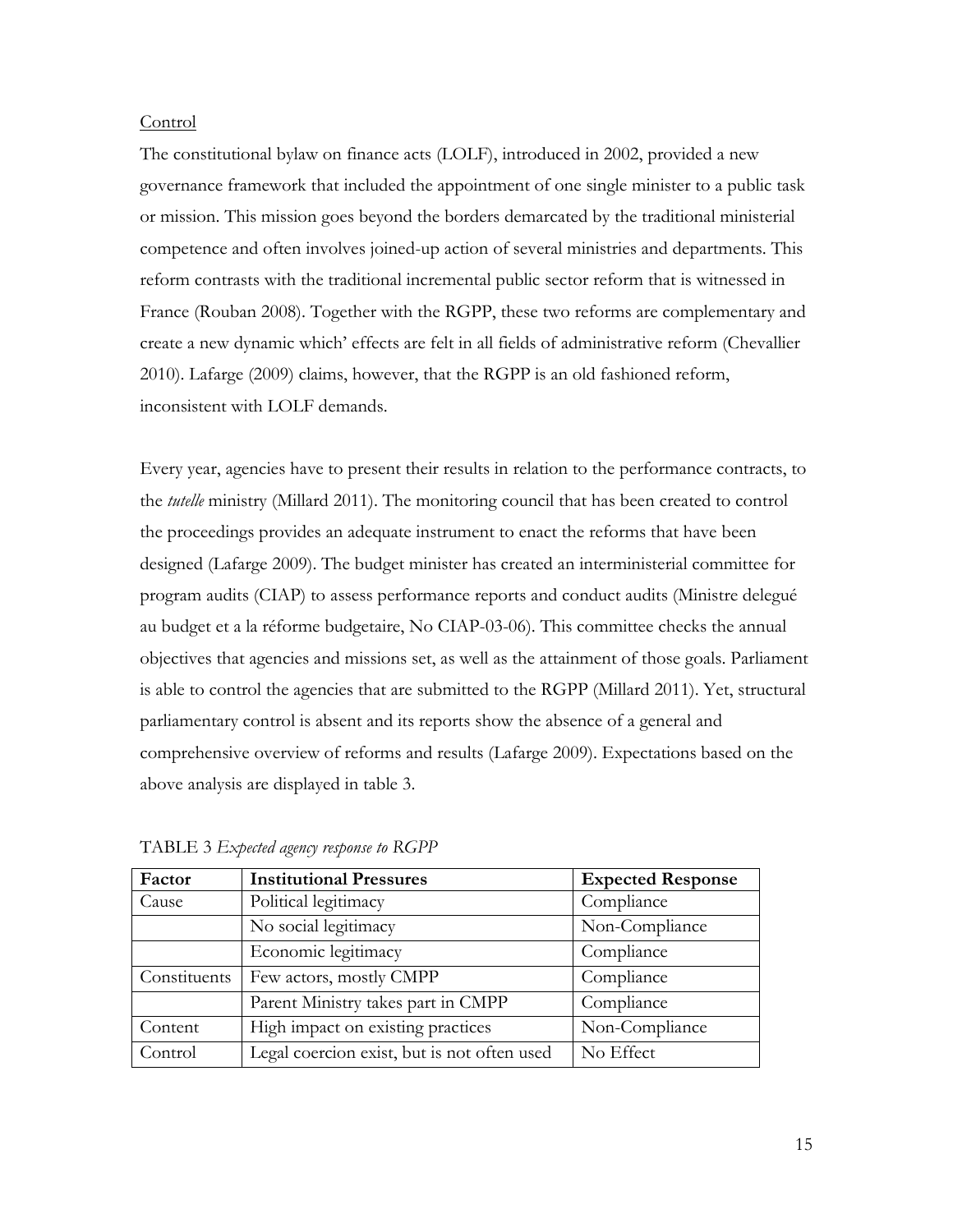### **Agencies' Preferences, Resources, and Responses**

In this section, first the two Dutch agencies are discussed, followed by their French counterparts. As mentioned in the parts about constituents, more actors where involved in the introduction of the reforms than the agency and its parent ministry. In each following part, a table has been drawn (tables 4-7), where the actors' preferences have been indicated, based on the interviews at the ministries and agencies. The last column displays the eventual result: whether a rule has been introduced in the agency or not. In some cases, actors changed their preference, and their preferences have been indicated in chronological order (i.e. an actor who first agreed, but later disagreed with a rule is indicated as yes, no).

### COA

The Dutch COA was one of the founders of the Charter Group in 2000. An anonymous respondent states that this group has tried to counter the introduction of the KZBO, although that is not officially confirmed. COA has strong ties with their parent ministry, which used to be the ministry of Justice, and has become the ministry of the Interior in late 2010. Respondents indicate that there is daily or weekly contact. The strong ties can be explained from the highly politicized issue of asylum seekers. COA is the only organization by law that manages the care for asylum seekers in the Netherlands.

| Preference and               | Parliament | Interior | Finance   COA |                 | Justice | Result                 |
|------------------------------|------------|----------|---------------|-----------------|---------|------------------------|
| Acquisition                  |            |          |               |                 |         |                        |
| Ministerial Powers           | ิ∗         | ves      |               | $\overline{10}$ | ves     | ves                    |
| Board (appointment and   yes |            | yes      |               | $\overline{10}$ | yes     | yes                    |
| salary)                      |            |          |               |                 |         |                        |
| <b>Staff Conditions</b>      |            | ves      | yes, no       | no              | no      | no                     |
| No Non-Exec Board            |            | ves      |               | $\overline{10}$ | yes, no | $\mathbf{n}\mathbf{o}$ |

TABLE 4 *Preferences and acquisition of new rules for COA*

\* not applicable.

As shown in table 4, COA disagreed with the parent ministry and the ministry of the Interior to all rules that have been studied. They wanted the minister not to be able to interfere in their decisions, they wanted their non-executive board to appoint the directors and set their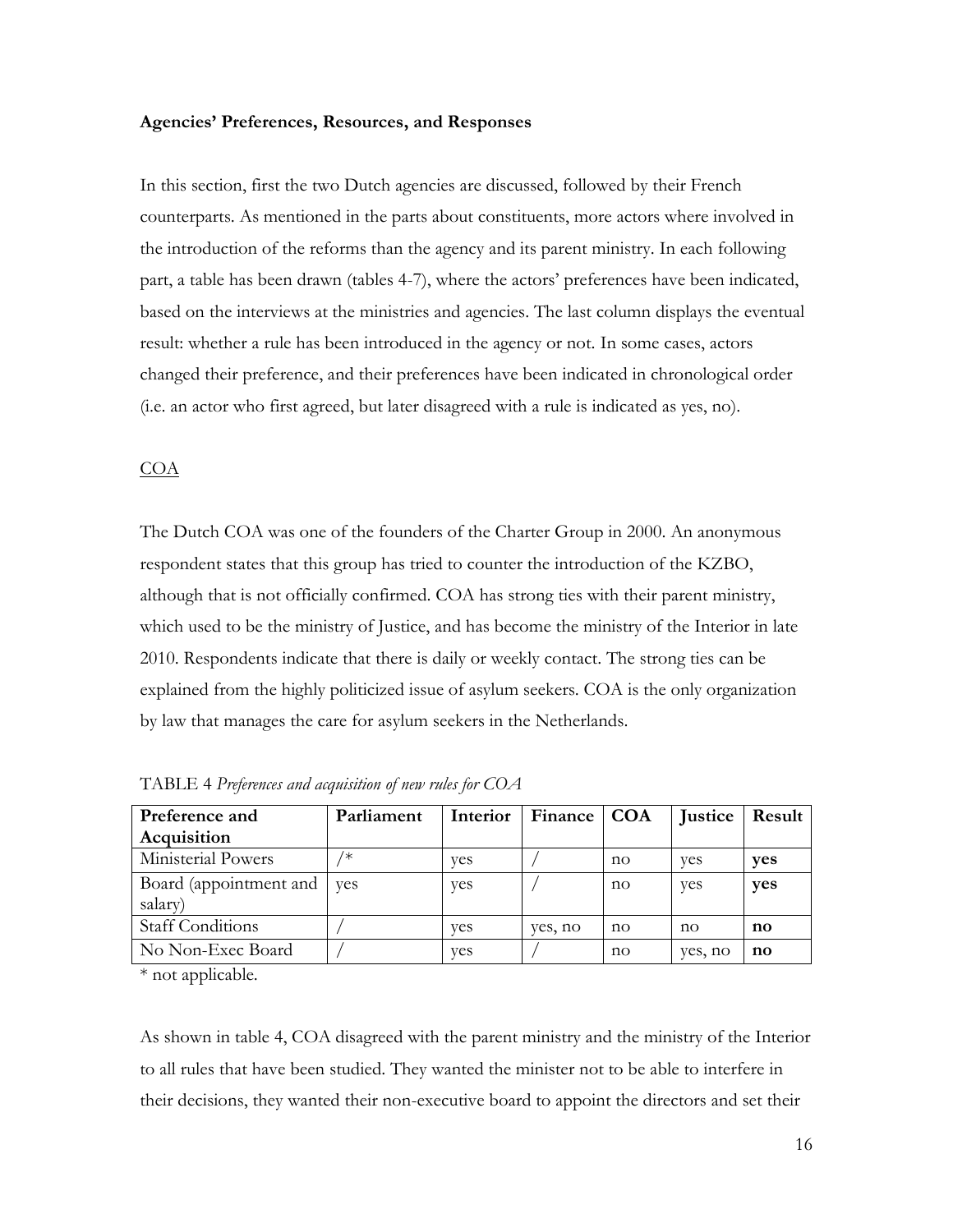reward. They thought the staff conditions should be kept the way they were, and lastly, but most important, they wanted to keep their non-executive board with all its competences. For COA's director, Mrs. Albayrak, that was the most important issue:

‗I considered a non-executive board with competences and statutory duties to be very important. [...] If we would get this board, then the rest of the law would be acceptable for us. If our effort would not have been successful, the agency would become very vulnerable. [...] Then, no buffers between the Minister and the agency would exist. The COA has a very sensitive function in a very public job. When the minister is involved in everything that happens, that would become a heavy burden for the minister.'

COA traded their non-executive board for compliance with the other measures. This is a compromise. The interference of the Council of State was needed, however, to reach this result.

The ministers of Justice and of the Interior both agreed that the KZBO would not leave room for a powerful non-executive board. Therefore, they proposed to install a nonexecutive board that would lose its competences and would become mainly an advisory body. The Council of State, however, advised to revise this idea, and to return all competences to the non-executive board (RvS 2009). COA is dependent on the ministry of Justice, which would favor compliance, yet with the help of the Council of State, COA managed to convince its parent ministry.

The non-executive board would be able to nominate a new director to the minster for approval, but the minister would be setting the salary. It would not be possible in the actual political context to run the risk of a public official who earned more money than the prime minister. This maximum is known as the *Balkenendenorm.* Mr. Besemer, member of the nonexecutive board, says,

‗We discussed very briefly about the salary. Politicians from left to right agreed that the *Balkenendenorm* should be used. At that point you end the discussion.'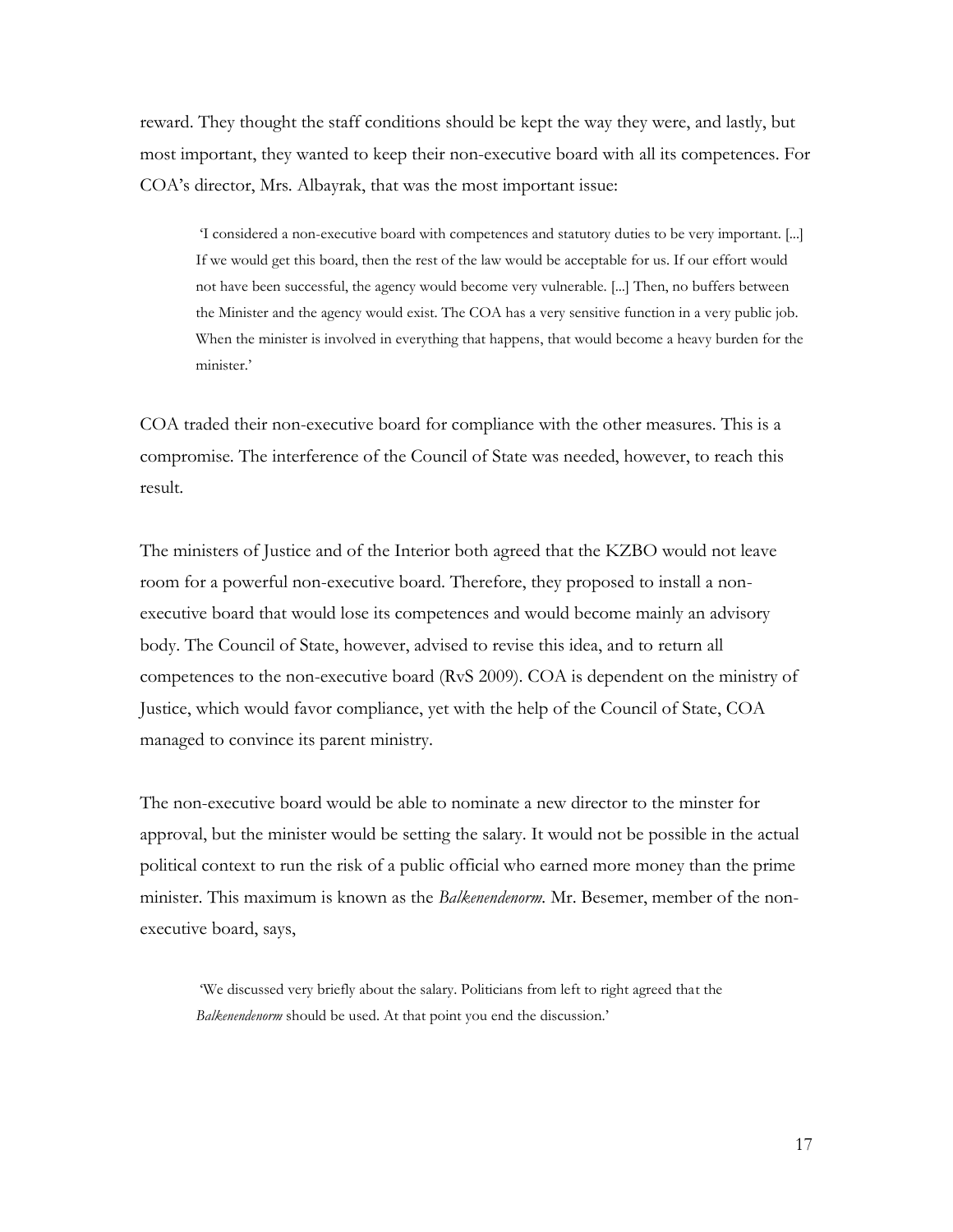Political support or legitimacy for this measure was so high, that it would be impossible not to comply with this rule. The cause alone has proven sufficiently important for compliance to the rule.

The staff conditions should not be changed, according to the COA and the ministry of Justice. They explained to the Ministry of the Interior and the Ministry of Finance, that it would cost the state a lot more money if the staff would be paid according to the collective labor agreement for civil servants. The contractual norms that applied to COA staff include lower wages for lower personnel. The terms that apply to civil servants have higher wages. Therefore, they were able to manipulate the interests of the two ministries who initially wanted the rule to be implemented. Mrs. Albayrak states:

‗We are cheaper and more flexible than civil servants. [...] I think COA is an organization that is growing and shrinking, and I believe we should retain that flexibility.'

While consistency with existing practice was low, from a content point of view, they managed as expected to manipulate the KZBO on this point, and to keep their practice.

## NWO

Respondents indicate that the Dutch organization for scientific research NWO has a good relation with the ministry of Scientific Research. The agency does not have a monopoly on the service they provide towards the universities and research institutes in the Netherlands, but they control the greater part of public money for scientific research. They are, therefore, an important actor in the field. Both the Ministry of Scientific Research and NWO did not necessarily support the introduction of the KZBO. The Gerritse Commission, who advised the minister of the Interior on the application of the KZBO, made clear, however, that avoiding the law was not possible for the agency. Here, once more, political legitimacy for the application of the KZBO to NWO was high enough to predict compliance.

In general, most rules that were introduced through the KZBO were in line with previous regulations that applied to NWO. Existing practice was already 'modernized', as Mrs. Tempel, civil servant at the ministry of Scientific Research indicate: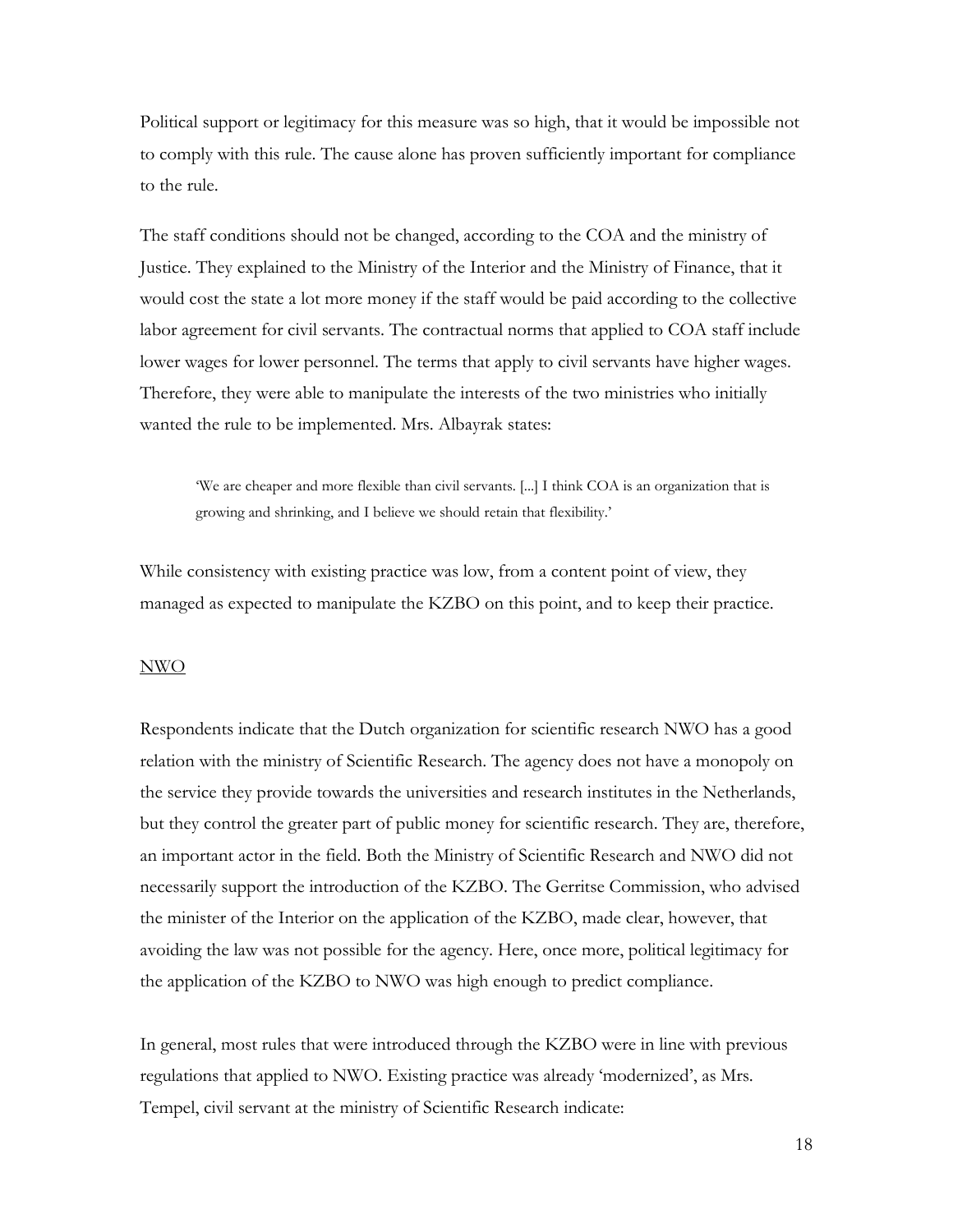‗Very roughly summarized, the law for NWO was so modern in our perception, that the KZBO did not add much to as a modernization.'

Considering the ministerial competences, the appointment and salary of the board, and the absence of a non-executive board, practice was in accordance with the reforms. Compliance was thus easily achieved, which is explainable through the accordance with content of earlier practices.

| <b>Preference and Acquisition</b> | Parliament | Interior | <b>NWO</b>      | Scientific   Result |                        |
|-----------------------------------|------------|----------|-----------------|---------------------|------------------------|
|                                   |            |          |                 | Research            |                        |
| Ministerial Powers                |            | ves      | ves             | ves                 | ves                    |
| Board (appointment and salary)    | ves        | ves      | ves             | <b>ves</b>          | ves                    |
| <b>Staff Conditions</b>           |            | ves      | $\overline{10}$ | no                  | $\mathbf{n}\mathbf{o}$ |
| No Non-Exec Board                 |            | ves      | ves             | ves                 | ves                    |

TABLE 5 *Preferences and acquisition of new rules for NWO*

The ministry of the Interior does not appreciate exceptions from the KZBO for agencies. In the case of NWO, however, an exception was made for the labor agreement for the staff. In this discussion, the ministry of Scientific Research took the side of their agency, contesting the ministry of the Interior. Mrs. Lieshout, civil servant at the parent ministry explains:

‗When they had a clear story why they wanted an exemption for their collective labor agreement, we also made an effort. After all, it is your own agency. Then we benefit most from a good cooperation.'

This indeed shows that mechanisms in steering agencies from central government are not only found between ministry and agency. The relation between an agency and parent ministry can be tighter than the relations between ministries. The focal point for the ministry of Scientific Research during the implementation of the KZBO was to maintain the daily routines in NWO. The accordance of the reform with the former law and practices eased this process.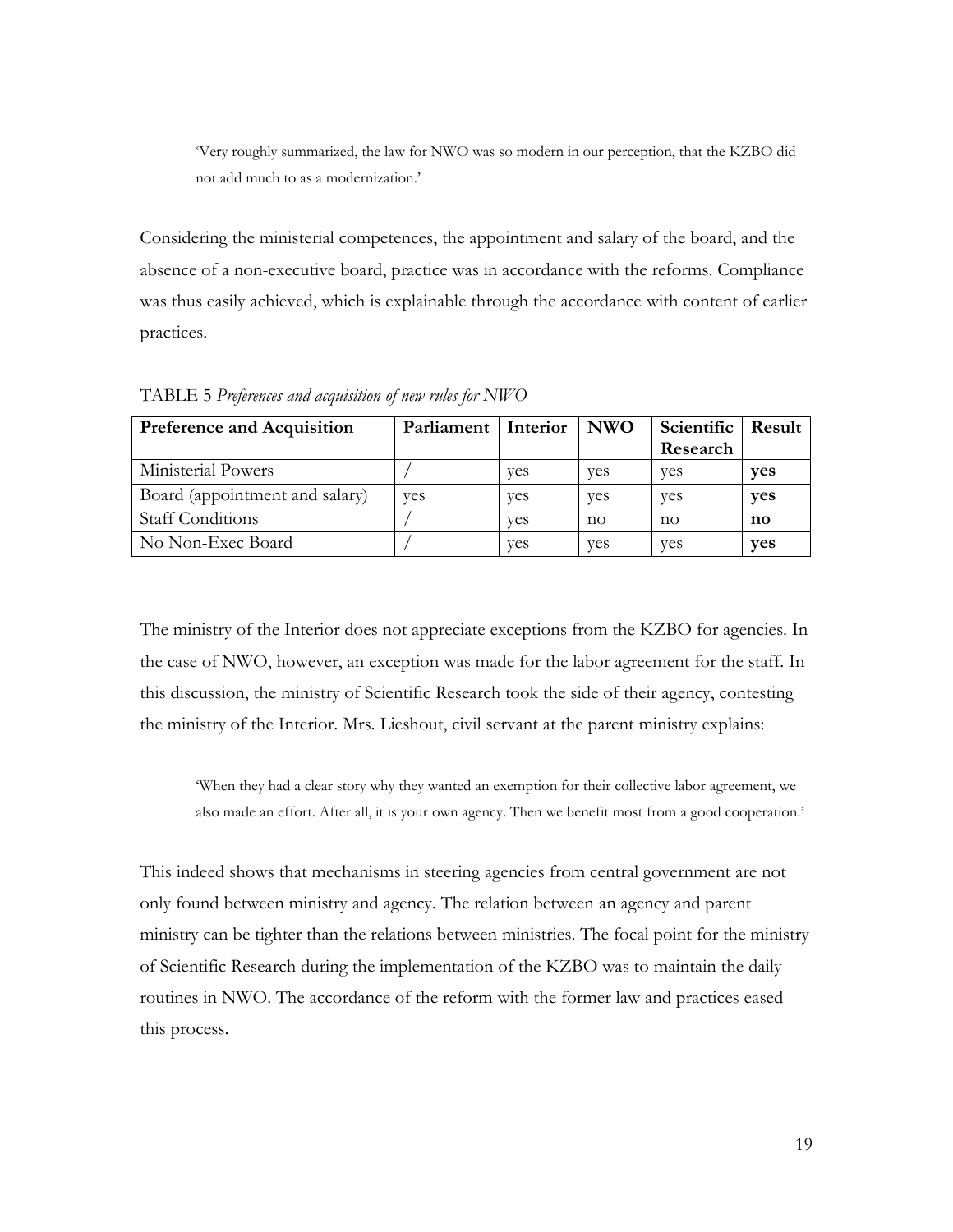### **OFPRA**

OFPRA was moved from the French ministry of Foreign Affairs into the responsibility of the newly created ministry of Immigration in 2007. Somewhat later, in November 2010, the Ministry of Immigration itself moved to the ministry of the Interior, taking the agency there as well. The agency works in the field of immigration, which is a highly politicized field, and has a monopoly on its service. No other organization in France manages the applications to protection for asylum seekers and immigrants. It is very important for the right-wing government to reach targets concerning reform of immigration policy (Secrétariat général du comité interministériel de contrôle de l'immigration 2011). Several stakeholders indicate that the agency is focusing only on numbers, rather than on quality.

| <b>Preference and Acquisition</b> | Government | OFPRA | Ministry | Result                 |
|-----------------------------------|------------|-------|----------|------------------------|
| Mission Statement                 |            | ves   | ves      | <b>ves</b>             |
| Expenses                          | yes, no    | no    | no       | $\mathbf{n}\mathbf{o}$ |
| Staff                             | yes, no    | no    | no       | $\mathbf{n}\mathbf{o}$ |
| Accountability                    |            | ves   | ves      | yes                    |
| Non-Exec Board                    |            | no    | no       | $\mathbf{n}\mathbf{o}$ |

TABLE 6 *Preferences and acquisition of new rules for OFPRA*

Both the ministry and the agency supported a written mission statement. That would clarify the targets for OFPRA on the one hand while, on the other hand, the agency could rely on the knowledge that it would receive a set budget to deliver its services. Although the budget and targets had to be negotiated, both parties indicate that they preferred to be sure of their means and ends for the coming three years when managing their organization. The introduction of the RGPP, nevertheless, meant a different organizational culture in the agency, says one of the executives. Now all higher ranked employees have an individual performance contract. Although the new situation changed the organizational practice, both parties experienced enough interest to acquire the new rule, which consequently happened.

The reduction in expenses was a more difficult issue. The agency spends 21,5M euros annually on staff, which amounts to 66% of their budget (OFPRA 2011). A cost reduction would therefore mean a decrease in staff, and consequently, a lower capacity to handle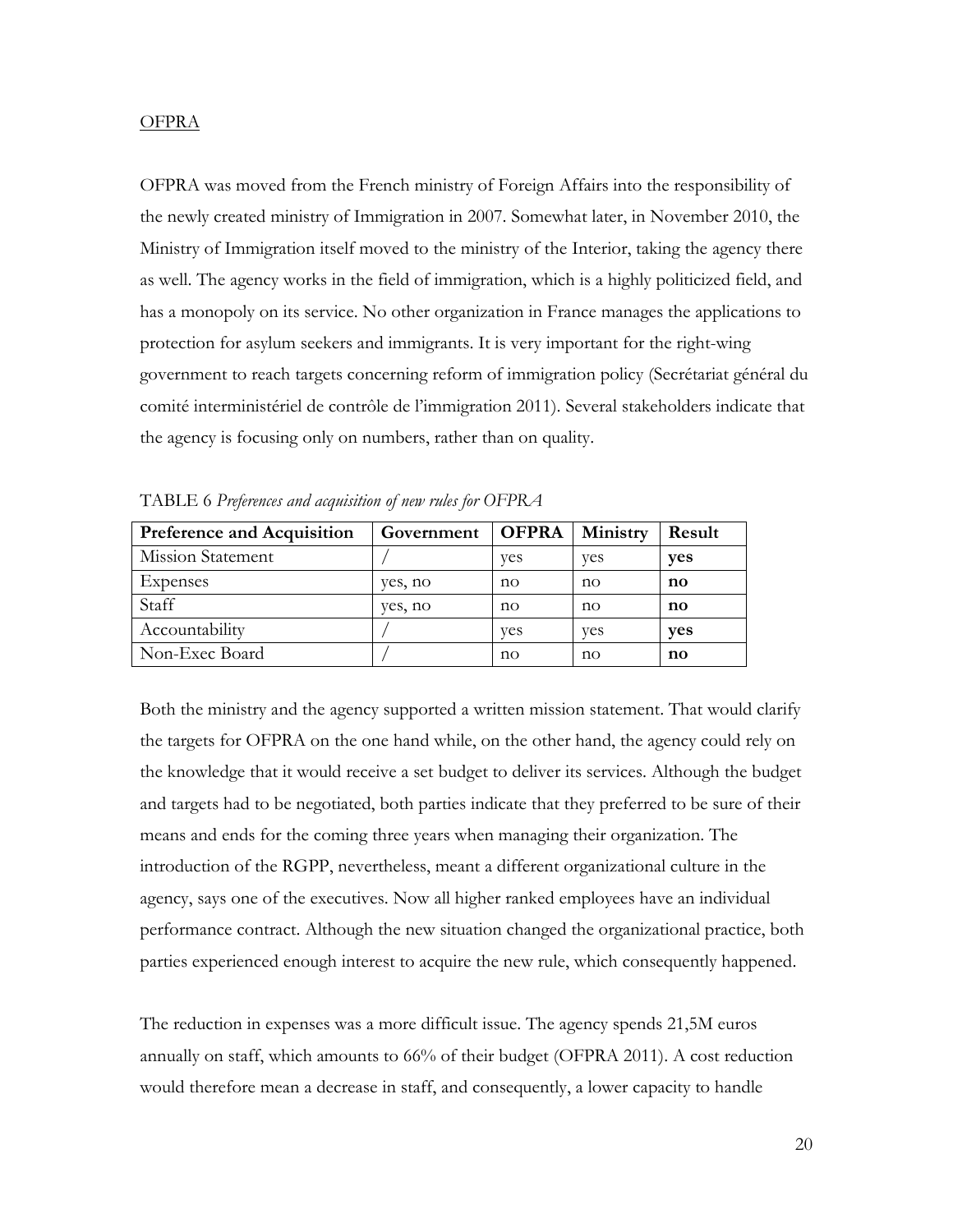immigrants and asylum seekers. OFPRA argued that a lower capacity would eventually lead to higher costs. Mr. Kamano, working at the ministry of the Interior explains:

‗We thus experienced annual increases of asylum seekers in double digits. And to prevent a stock of immigrants who have to wait before their file can be handled, the number of staff should not be decreased. A stock would increase the total expenses for this s*écretariat général*, and it would therefore increase the total costs for the French state. One of the focal points in our work at the moment is to decrease the delay with which asylum seekers' files are processed.'

The agency found the parent ministry at their side. Taken into account that OFPRA is the only organization delivering this service, they convinced the government of their position. In other words, the agency was in a position to use its resources to influence the ministry as a constituent. This is an example of manipulation as a strategy not to comply with the reforms.

An improvement of accountability was thought to be a legitimate decision, supported by the agency and the ministry. At the agency, respondents indicate that they subscribe to the idea that public money is well accounted for, which is in accordance with institutional theory on normative pressure. While it did not change a lot in existing practice, the rule was easily adopted by OFPRA. A reduction of the non-executive board was not desired, neither by the agency, nor by the ministry. Civil servants at the ministry indicate that most decisions taken by the non-executive board are prepared by lower officials, and the official meeting is mostly a formality. Changing this practice does not seem to bother any of the people involved, therefore the rule was avoided.

## ANR

The French research organization ANR has only very recently been created, in 2006. The organization is still being developed and is trying to find a place in the scientific landscape in France. ANR is subordinated to the ministry of Scientific Research, with which it is strongly linked; respondents indicate that all decisions that are made are monitored by the parent ministry. Civil servants at the ministry feel very closely involved with the agency. These strong ties can be explained by the fact that the creation of the agency was not welcomed by scientists and universities. In 2008, for example, some 200 scientists occupied the ANR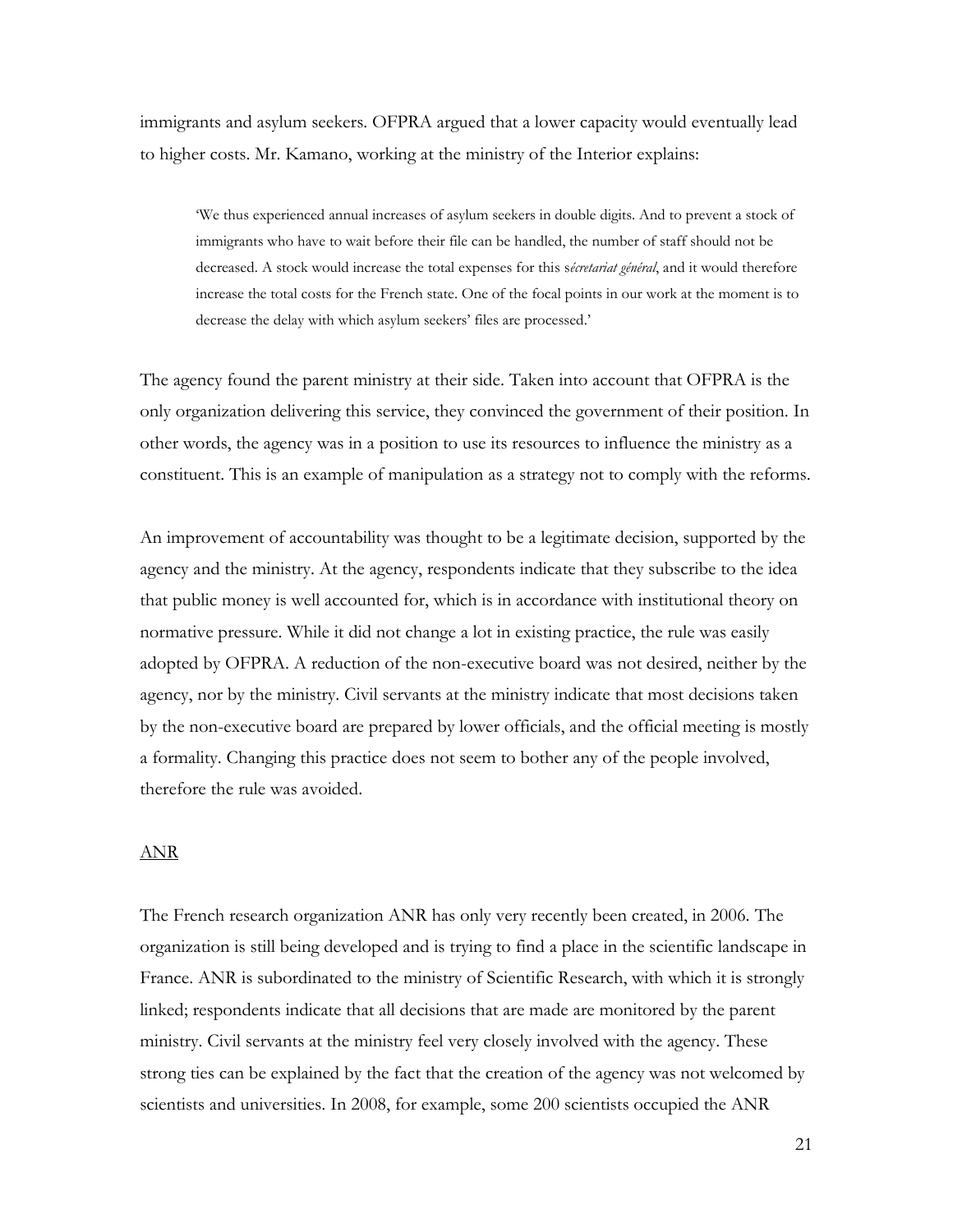building to protest against its creation. The ministry could be seen as trying to protect its agency from external pressures.

| <b>Preference and Acquisition</b> | Government | <b>ANR</b> | Ministry | Result                 |
|-----------------------------------|------------|------------|----------|------------------------|
| <b>Mission Statement</b>          |            | ves        | ves      | $\mathbf{n}\mathbf{o}$ |
| Expenses                          | no         | no         | no       | $\mathbf{n}\mathbf{o}$ |
| Staff                             | no         | no         | no       | $\mathbf{n}\mathbf{o}$ |
| Accountability                    |            | ves        | ves      | <b>ves</b>             |
| Non-Exec Board                    |            | no         | no       | $\mathbf{n}\mathbf{o}$ |

TABLE 7 *Preferences and acquisition of new rules for ANR*

There is not yet a signed mission statement, although it is desired by both the ministry and the agency. Deputy chief executive Mrs. Latare says:

‗Not having a contract is actually problematic for the ANR. […] So we are actually put in a rather unfortunate situation not having such a contract, for it would clarify the management of our actions, with clear rules and objectives. [...] It would improve our reciprocal relation, because we would clarify our relation.'

Before the contract can be drafted, though, the ministry wants to wait for an evaluation which is done by AERES, one of the ministry's agencies. In contrast to the audits at other agencies, this organization is examined by an agency, not by a third party. The respondents indicate that they consider the ANR to be so different from other agencies, that no consultancy firm would be well equipped for an evaluation. The recent creation of the agency and the audit explain the fact that no mission statement has yet been introduced. Although there is no mission statement yet, due to external influences, compliance is readily expected.

While president Sarkozy planned to save on expenses within the administration, he wanted to improve scientific research in France. One of the instruments the Sarkozy administration employed is a *grand emprunt*, a state investment of 35 billion euros. Almost 22 billion (63%) will be spent on scientific research and higher education in a project called *investissements d'avenir*. Deputy chief executive of the ANR Freyssinet states: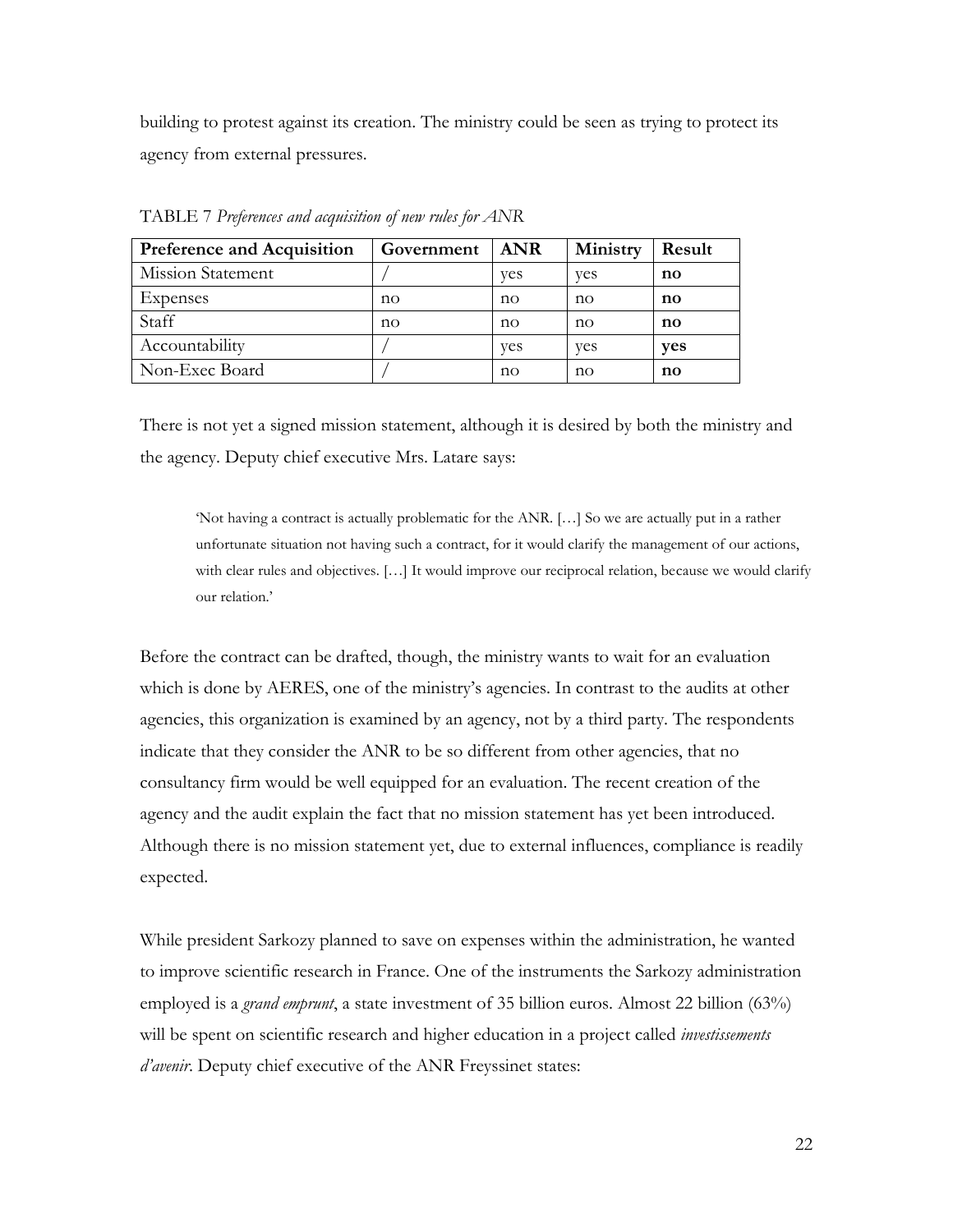‗I do not feel political pressure to reduce our staff, partly because our role is still expanding due to our role in the *investissements d'avenir*, with a large increase of our responsibility.'

The measures taken in the RGPP considering the expenses for ANR thus lost their economic and political legitimacy, undermining the initial cause for the cost reduction. Furthermore, the administrative expenses at the agency are considered to be low by both the agency and the ministry. Various respondents indicate that with about 200 fte staff, the agency is relatively small. Mr. Hagège, responsible for the ANR at the Ministry of Scientific Research illustrates:

‗The ANR is already very small, so it would be impossible to go ahead with a further reduction in staff after the internalization of the support units.

Improvement of accountability and the reduction of members of the non-executive board did not involve a lot of discussion. Similarly to the OFPRA, respondents in the agency feel the urge to be accountable for the public money they spend, and they are ready to improve their methods. It should be noted that this could be a honest, as well as a politically correct statement. A reduction of the number of members in the non-executive board is not seen as a priority by any of the respondents.

### Case Comparison

Table 8 gives an overview of strategies that have been employed in case of disagreement between preferences. In all cases, if all the actors agreed on the introduction of a rule, the rule has been introduced or is planned to be introduced in the near future. On some rules, parties disagreed. In these cases, two strategies were observed, negotiating a compromise and manipulation. In the case of COA, non-compliance to abolishing their non-executive board has been 'exchanged' for compliance to other rules. In the other cases, manipulation has proved to be an effective strategy for non-compliance. It is expected, however, that manipulation is not possible in cases where parliamentary pressure exists, like in the case of the salary for the board in the Dutch agencies.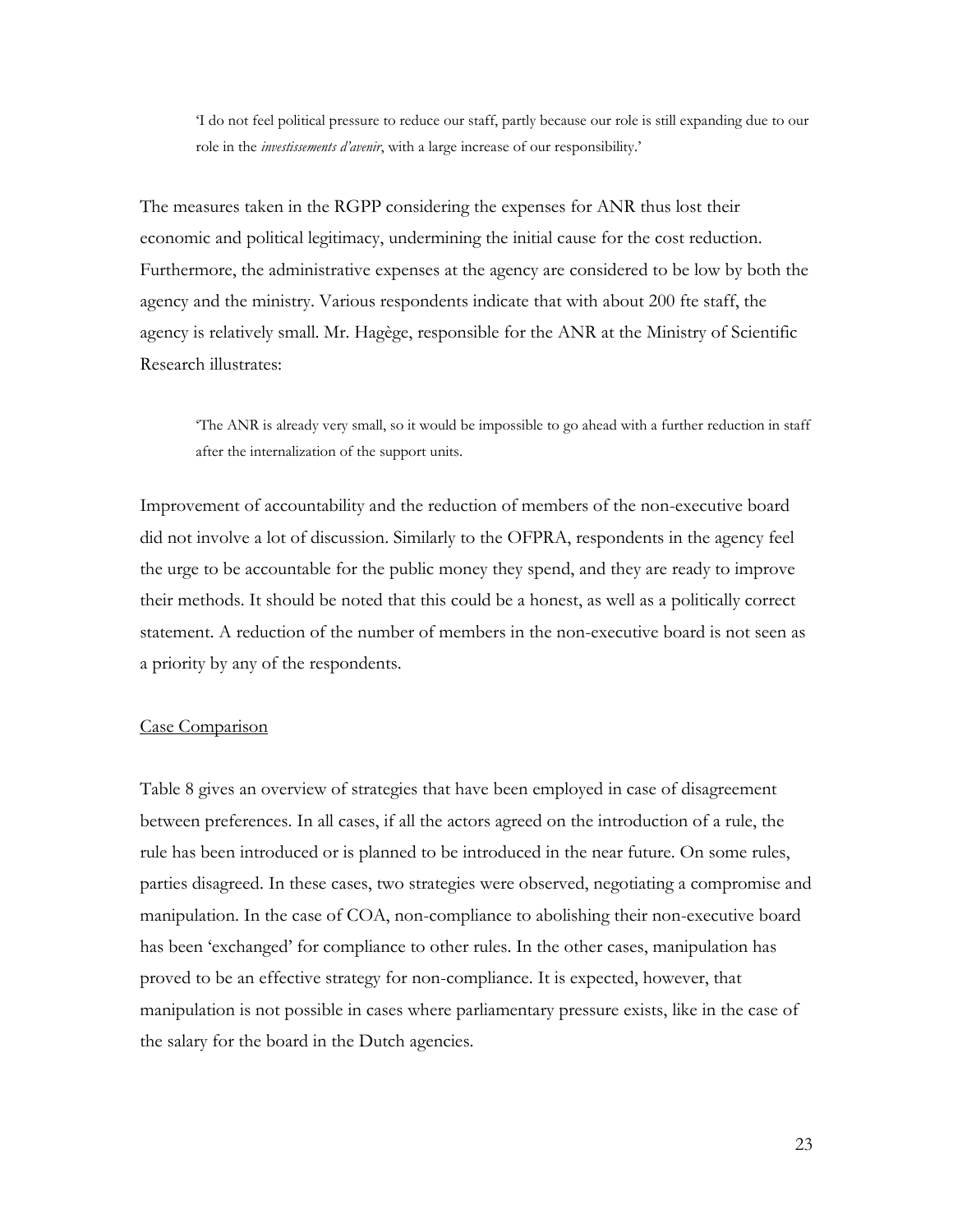| Agency       | Rule                                 | Proponents                  | Opponents  | <b>Strategy</b><br>adopted | Result               |
|--------------|--------------------------------------|-----------------------------|------------|----------------------------|----------------------|
| <b>COA</b>   | Ministerial<br>Powers                | Interior*,<br>$PM**$        | <b>COA</b> | Compromise                 | Compliance           |
| <b>COA</b>   | Board<br>(appointment<br>and salary) | Interior, PM,<br>Parliament | <b>COA</b> | Compromise                 | Compliance           |
| <b>COA</b>   | Staff<br>Conditions                  | Finance***,<br>Interior     | COA, PM    | Manipulation               | Non-<br>Compliance   |
| <b>COA</b>   | No Non-Exec<br>Board                 | Interior, PM                | <b>COA</b> | Compromise                 | $Non-$<br>Compliance |
| <b>NWO</b>   | Staff<br>Conditions                  | Finance                     | NWO, PM    | Manipulation               | $Non-$<br>Compliance |
| <b>OFPRA</b> | Expenses                             | Government                  | OFPRA, PM  | Manipulation               | $Non-$<br>Compliance |
| <b>OFPRA</b> | Staff                                | Government                  | OFPRA, PM  | Manipulation               | Non-<br>Compliance   |

TABLE 8: *Strategy and Results in Case of Disagreement*

\* Ministry of the Interior, \*\* Parent Ministry, \*\*\* Ministry of Finance

### **Discussion: Does Institutional Pressure Provoke Change?**

The cause of a reform (political legitimacy) was expected to lead to compliance in both countries (see tables 2 and 3 for the expectations). This was indeed confirmed. Whenever a majority in parliament explicitly supported a certain measure, agencies were prone to comply, for example in the case of the reward for members of the board in Dutch agencies. Also for the RGPP, the case of the increased budget for science in the ANR case shows that removing the cause for a rule was sufficient for non-compliance. This suggests that in agencies, explicit political legitimacy can be seen as the first condition for change. Parliament explicitly expressing its will is a sufficient condition for compliance. Effects of social and economic legitimacy have not been found.

In cases of disagreement, the most effective strategy to resist institutional pressure was manipulation of the parent ministry; the agency argued that the rule would eventually not be beneficial for the government itself. Manipulation was in most cases accompanied by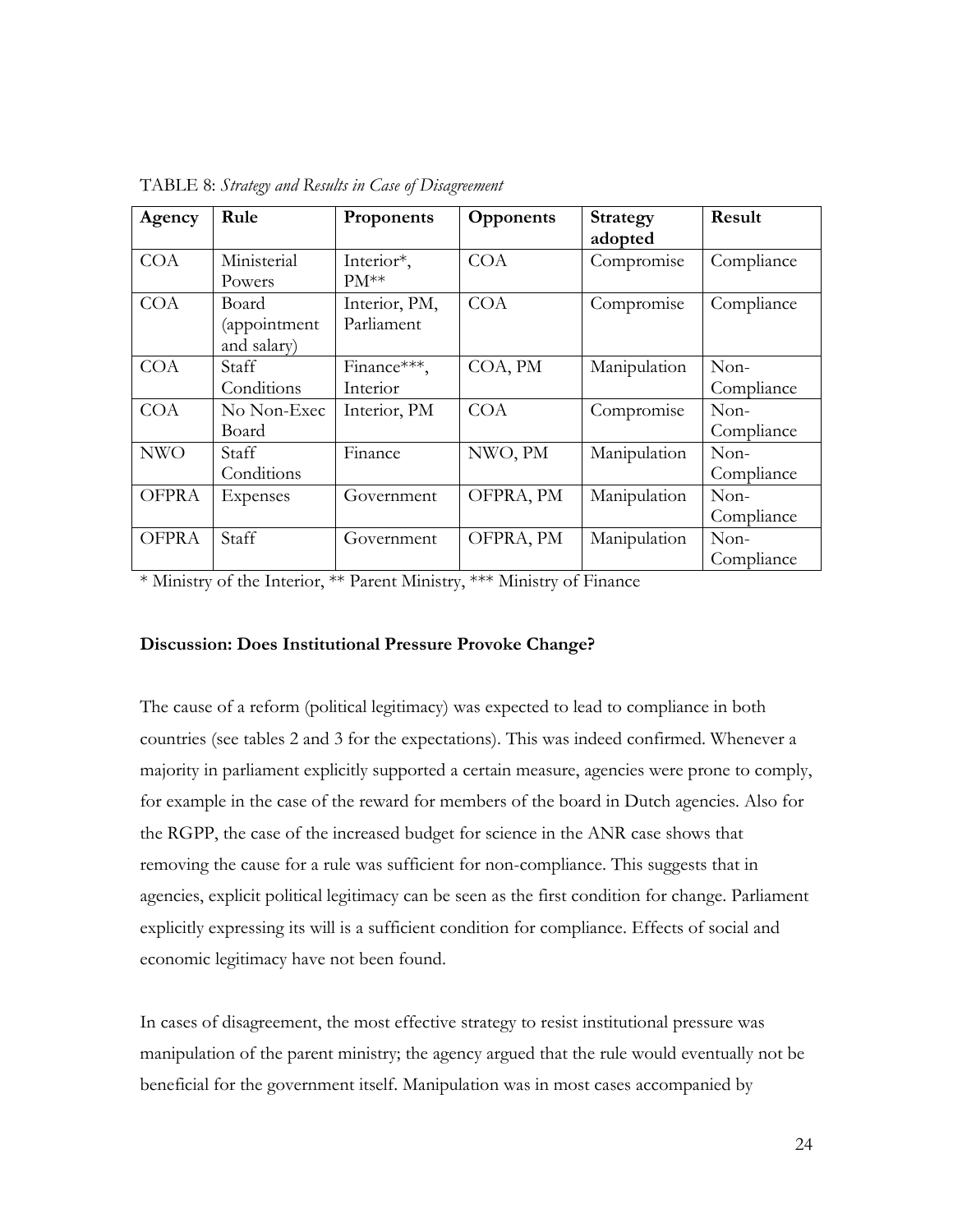powerful strategic resources, such as a service monopoly in the examples of COA and OFPRA. Where disagreement was observed between agencies and other actors, agencies tried to pursue their own interest and preferences. The agencies, however, do not regard this preference as pure self-interest only*.* In some cases, agencies framed their interest as serving the common good, for example, when COA wanted a non-executive board as a buffer between the agency and the minister.

Another important finding, with respect to the constituents of institutional pressure, is that agencies often found their parent ministry on their side to protect them; rather than enforcing rules. This occurs in cases where the agency is threatened by its context, such as in the example of the ANR when it was confronted with resistance from the French scientific community. It also occurs in the immigration agencies where the political context was uncertain. This finding contrasts the expectations, which assumed the agency's dependence on its parent ministry to provoke compliance. It also contrasts traditional assumptions on steering and control, where the government is simply steering agencies 'down the line of hierarchy' (Roness *et al.* 2008). Therefore, when studying steering and control of agencies, the focus should not always be on the relation between agency and parent ministry. Instead, or in addition, internal government processes should be evaluated. The role of context in the relation between agency and ministry lies beyond the scope of this study, but should also be evaluated in future research.

It was expected that when existing structures would be changed, this would lead to resistance and non-compliance. Here, a difference between the Netherlands and France was expected, where the impact of the RGPP was thought to be stronger. Indeed, in the example of the NWO, not changing the existing structures was the point of departure for the ministry. At COA, however, the planned reforms led to the negotiation of compromises. In France, a change of practice did not seem to be problematic for agencies. For example, the agencies were willing to change the way how they accounted for their expenses. Resistance to change in itself was not so high. The explanatory value of consistency with existing practice seems, therefore, to be lower than previously expected.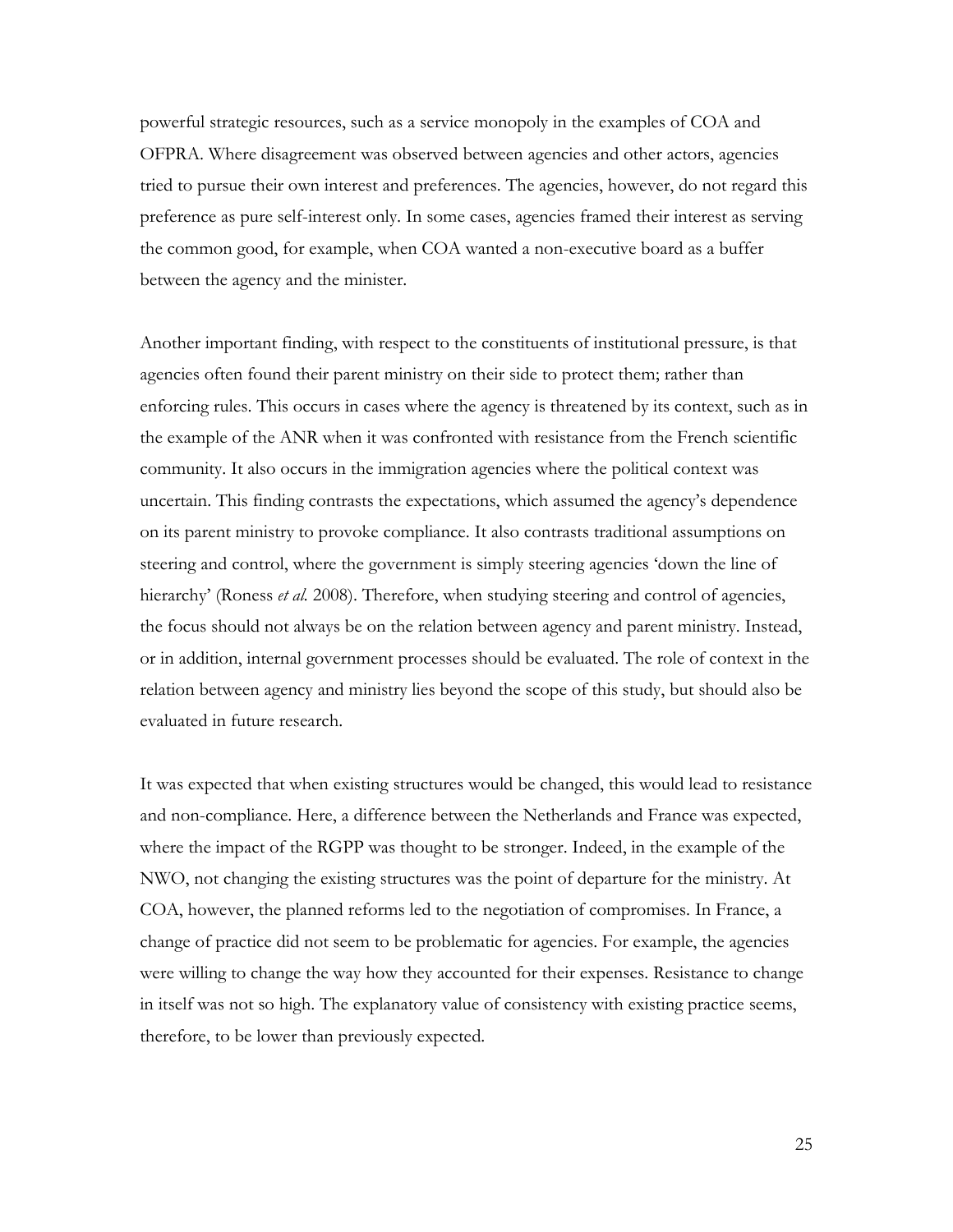The country-specific context was expected to influence reactions as well. A stronger influence on executive agencies was expected in France than in the Netherlands, because of their political traditions. In this study, not many differences between the countries have been observed. The same mechanisms seem to have come into play in both cases. Mostly, agencies comply with rules, and if not, they use manipulation as an effective strategy. Two possible explanations for the similarities between the countries could be mentioned. The institutional background might have less explanatory power than previously expected, or the countries' institutional contexts might be more similar than hitherto assumed. Certainly, the low number of investigated agencies in this study could influence the results; further international comparative research should clarify this.

#### **Conclusion**

The question that guided this study was, ‗what reactions from agencies have been provoked by the introduction of the KZBO in the Netherlands and the RGPP in France, and how can these reactions be explained?' The underlying question was whether agencies, once independent, could still be influenced. In the academic literature on agencies to date, studies were mostly confined around the time of agencies' creation (for example, Van Thiel 2004; Flinders 1999). Sometimes studies covered the time they were conducted (for example, Bouckaert *et al*. 2010; Pollitt & Talbot 2004), and some publications focused on the life cycle, abolishment or death of public organizations (Boin *et al*. 2010; Laegreid *et al.* 2006; Kaufman 1991, 1976; Downs 1967). But what exactly happens to agencies during their ‗lifetime', and how mechanisms of influence in agencies work remained underexposed. This study clarified some of the daily operational practices in agencies.

It was observed that when there is a common interest in a reform for government and agency, new rules are easily introduced. When agency, ministry and other actors agreed on the introduction of a rule, an absence of strategic reactions has been observed. Then, the reaction was straight compliance to the imposed rules. This was observed, for example, in the case of the mission statements that were introduced in France. The same goes for their accountable spending of public funds. In these cases, the proposed theory offers less explanatory value. However, in situations of disagreement, strategic reactions from agencies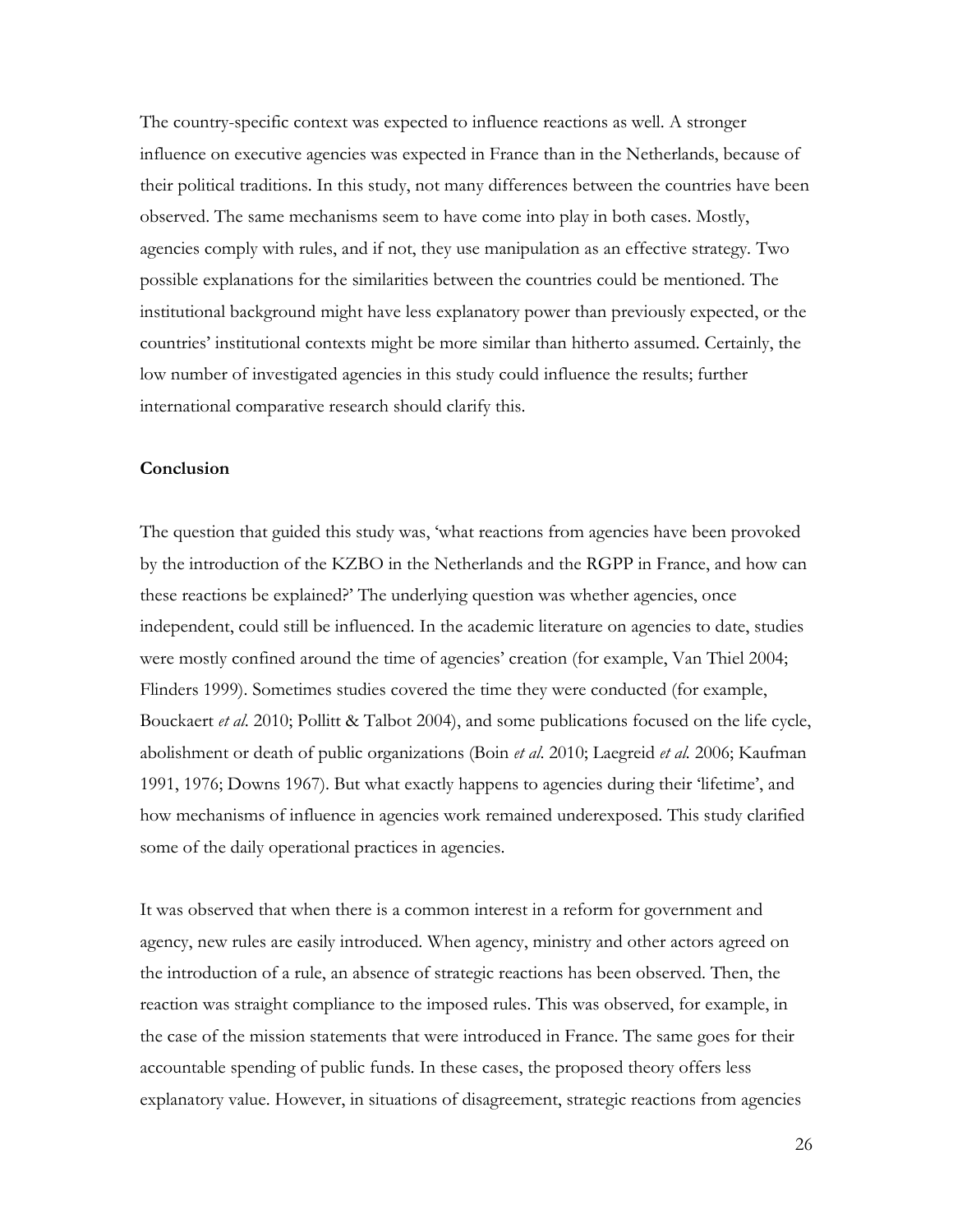occur. Then, the most effective resource for governments is a parliamentary majority. If there is no explicit political legitimacy, agencies are likely to react with compromises or with manipulative strategies when they disagree. The theoretical framework that was applied proved to work adequately to explain agencies' reactions when preferences between actors were different. Then, agencies do not always comply with rules that the government imposes on them. Indeed, sometimes this involves resistance to government control.

# **Literature**

Abzug, R. & Mezias, S.J., 1993. The Fragmented State and Due Process Protections in Organizations: The Case of Comparable Worth. *Organization Science*, 4(3), pp.433-453.

ANR, 2010. *Rapport d'activité 2009*. Paris: ANR.

Alexander, V.D., 1996. Pictures at an Exhibition: Conflicting Pressures in Museums and the Display of Art. *American Journal of Sociology*, 101(4), pp.797-839.

Allix, M., & van Thiel, S., 2005. Mapping the field of quasi-autonomous organizations in France and Italy. *International Journal of Public Management*, 8(1), pp. 39-55.

ARK (Algemene Rekenkamer), 1995. *Zelfstandige bestuursorganen en ministeriële verantwoordelijkheid*. Tweede Kamer, 1994-1995, 24130 (nr.3).

Ashworth, R., Boyne, G. & Delbridge, R., 2009. Escape from the Iron Cage? Organizational Change and Isomorphic Pressures in the Public Sector. *Journal of Public Administration Research and Theory*, 19(1), pp.165 -187.

Bézès, P., 2011. Morphologie de la révision générale des politiques publiques. Une mise en perspective historique et comparative. In : *Revue française d'administration publique*. 136, pp. 775- 802.

Bouckaert, G., Peters, B. & Verhoest, K., 2010. *The Coordination of Public Sector Organizations, Shifting Patterns of Public Management*. Basingstoke: Palgrave Macmillan.

Bouvier, M., 2008. La révision générale des politiques publiques et la métamorphose de l'Etat. *L'Actualité juridique. Droit Administratif,* 7, pp. 329-333.

Boin, A., Kuipers, S. & Steenbergen, M., 2010. The Life and Death of Public Organizations: A Question of Institutional Design? *Governance,* 23(3), pp. 385-410.

Cairns, B. Harris, M., Hutchinson, R., Tricker, M., 2005. Improving performance? The adoption and implementation of quality systems in U.K. nonprofits. *Nonprofit Management and Leadership*, 16(2), pp.135-151.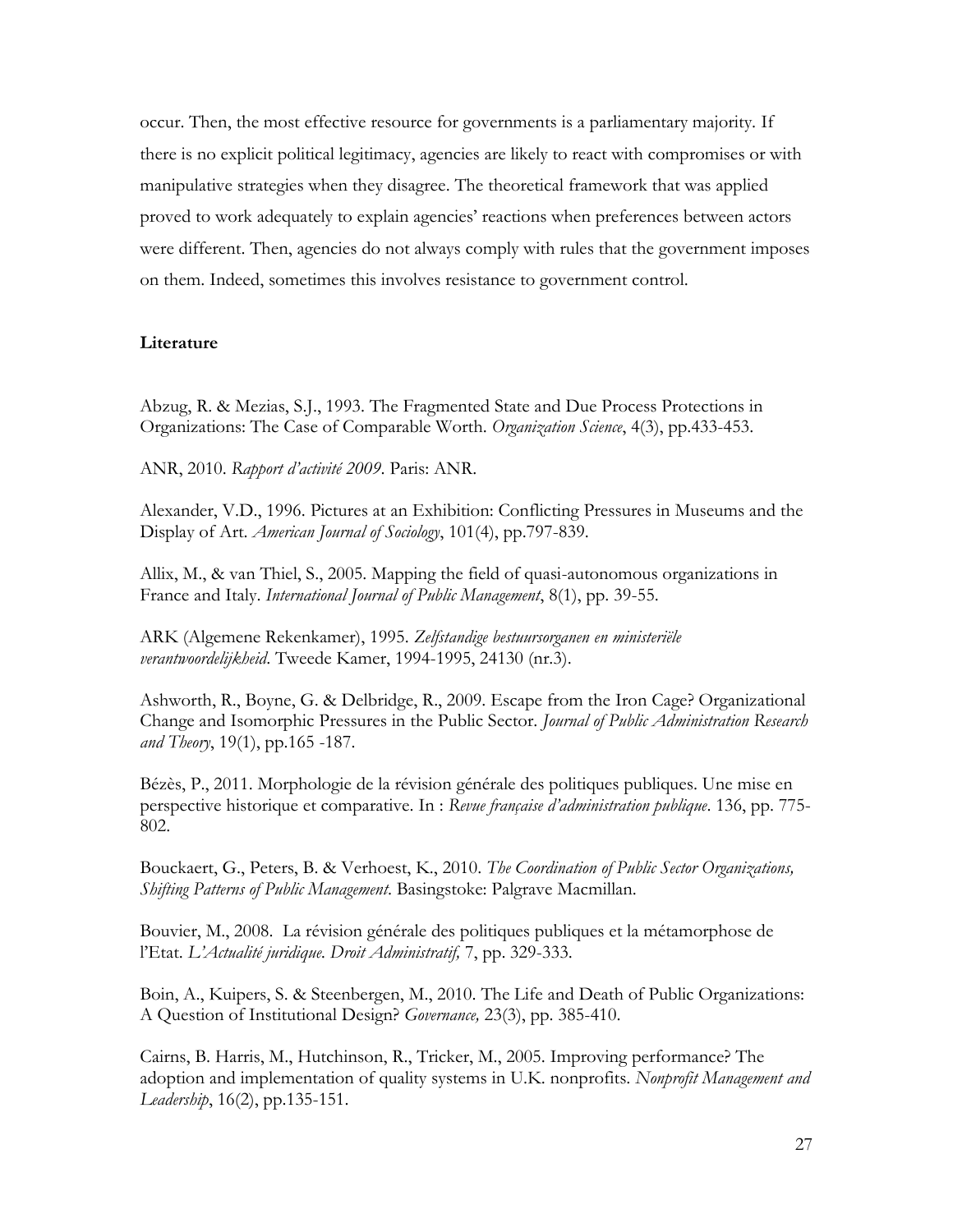Chevallier, J., 2010. Les orientations nouvelles des politiques de réforme administrative en France. *Pyramides,* 19, pp. 15-28.

Child, J., 1972. Organizational Structure, Environment and Performance: The Role of Strategic Choice. *Sociology*, 6(1), pp.1 -22.

COA, 2010. *Opmaat. Ons bedrijf in beeld*. *Jaarverslag 2009*. Rijswijk: COA.

Cole, A., 2008. *Governing and Governance in France*. Cambridge: Cambridge University Press.

Christensen, T. & Laegreid, P. (eds), 2007. *Transcending New Public Management, The Transformations of Public Sector Reforms*. Aldershot: Ashgate.

D'Aunno, T., Sutton, R.I. & Price, R.H., 1991. Isomorphism and External Support in Conflicting Institutional Environments: A Study of Drug Abuse Treatment Units. *The Academy of Management Journal*, 34(3), pp.636-661.

De Kruijff, J., 2011. *Autonomy or compliance in public service provision*. University of Twente, Doctoral Thesis.

DiMaggio, P. J. 1988. Interest and agency in institutional theory. In: L. G. Zucker (Ed.), *Institutional patterns and organizations: Culture and environment*: pp.3-21. Cambridge, MA: Ballinger.

DiMaggio, P.J. & Powell, W.W., 1983. The Iron Cage Revisited: Institutional Isomorphism and Collective Rationality in Organizational Fields. *American Sociological Review*, 48(2), pp.147- 160.

Downs, A., 1967. The Life Cycle of Bureaus. In: A. Downs, *Inside Bureaucracy*, San Francisco: Little, Brown and Company and Rand Corporation, pp. 296-309.

Elsbach, K.D., 1994. Managing Organizational Legitimacy in the California Cattle Industry: The Construction and Effectiveness of Verbal Accounts. *Administrative Science Quarterly*, 39(1), pp.57-88.

Explanatory Memorandum KZBO (Memorie van Toelichting), 2000. Tweede Kamer 2000- 2001, 27 426 (nr. 3).

Frooman, J., 1999. Stakeholder Influence Strategies. *The Academy of Management Review*, 24(2), pp.191-205.

Flinders, M., 1999. Quangos: Why Do Governments Love Them? In: M. Flinders & M. Smith (eds) *Quangos, Accountability and Reform, The Politics of Quasi-Government*. Basingstoke: Macmillan Press Ltd.

Goodstein, J.D., 1994. Institutional Pressures and Strategic Responsiveness: Employer Involvement in Work-Family Issues. *The Academy of Management Journal*, 37(2), pp.350-382.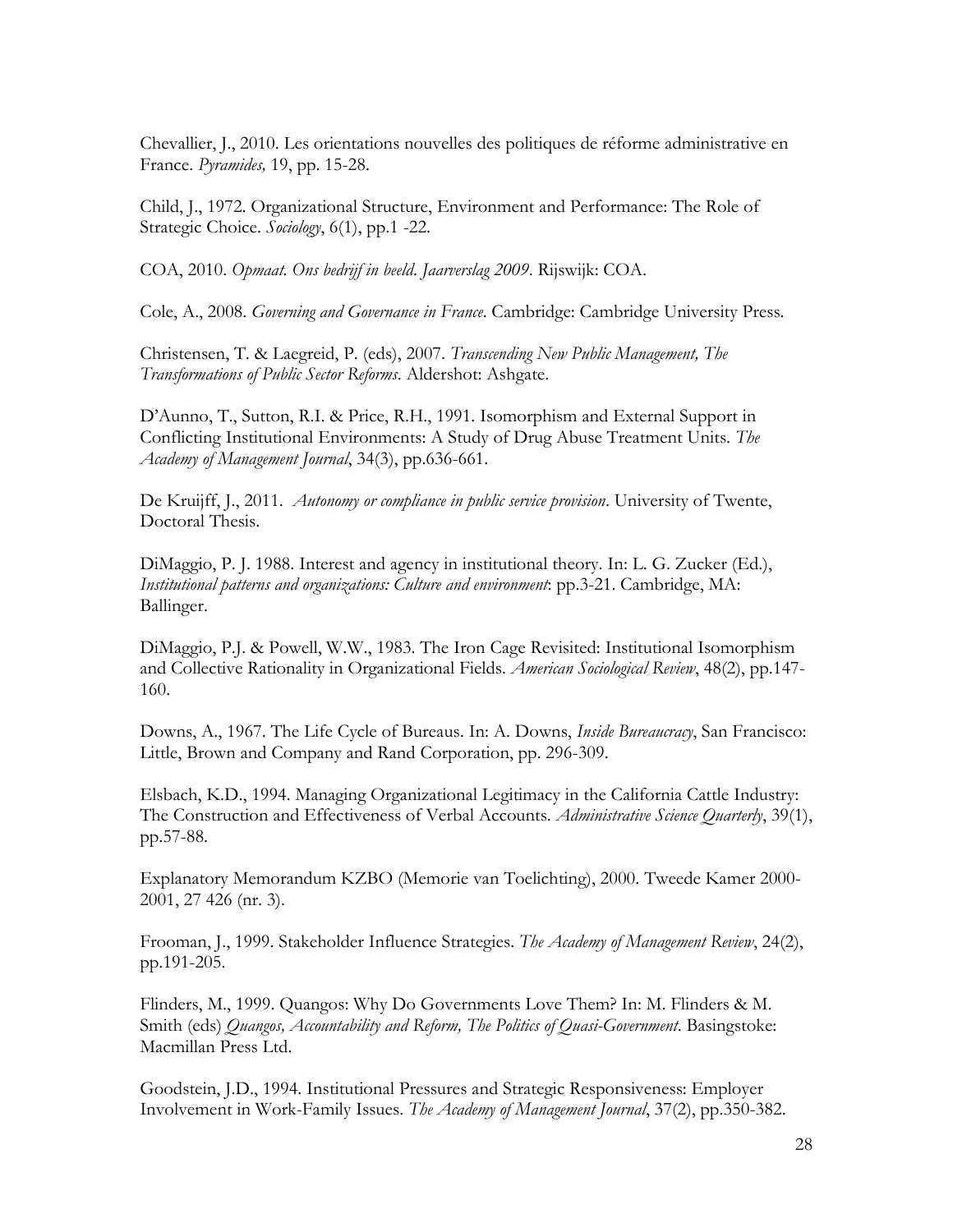Greve, C., Flinders, M. & Van Thiel, S., 1999. Quangos—What's in a Name? Defining Quangos from a Comparative Perspective. *Governance*, 12(2), pp.129-146.

Guyomarch, A., 1999. "Public Service", "Public Management" and the "Modernization" of French Public Administration. *Public Administration*, 77(1), pp.171-193.

Hannan, M.T. & Freeman, J. 1977. The Population Ecology of Organizations. *American Journal of Sociology*, 82(5), pp.929-964.

Ingram, P. & Simons, T., 1995. Institutional and Resource Dependence Determinants of Responsiveness to Work-Family Issues. *The Academy of Management Journal*, 38(5), pp.1466- 1482.

Johns, G., 2006. The Essential Impact of Context on Organizational Behavior. *Academy of Management Review*, 31(2), pp.386-408.

Kaufman, H., 1991. *Time, Chance, and Organizations, Natural Selection in a Perilous Environment*. Box One (NJ): Chatham House Publishers Inc. Second Edition.

Kaufman, H., 1976. *Are Government Organizations Immortal?* Washington, D.C.: Brookings Institution.

Kickert, W.J.M., 2003. Beneath consensual corporatism: traditions of governance in the Netherlands. *Public Administration*, 81(1), pp.119-140.

Lafarge, F., 2007. Le lancement de la révision générale des politiques publiques. *Revue française d'administration publique,* 124, pp. 683-696.

Lafarge, F., 2009. La méthode suivi par la révision générale des politiques publiques. *Revue française d'administration publique,* 130, pp. 409-414.

Laegreid, P., Roness, P. & Rubecksen, K. 2006. Autonomy and control in the Norwegian civil service: does agency form matter? In: T. Christensen, & P. Laegreid (eds) *Autonomy and regulation: coping with agencies in the modern state*. Cheltenham, Edward Elgar, pp.235-267.

Lascoumes, P. & Le Galès, P. (eds), 2004. *Gouverner par les instruments*. Paris: Presses de Sciences Po.

Le Clainche, M., 2008. La révision générale des politiques publiques: Premières annonces. *Revue française d'administration publique,* 125, pp. 197-200.

Lijphart, A. 1995. *Patterns of Democracy : Government Forms and Performance in Thirty-six Countries*. New Haven: Yale University Press.

Meyer, J. W., Scott, W. R., & Deal, T. E., 1983. Institutional and technical sources of organizational structure: Explaining the structure of educational organizations. In: J. W. Meyer & W. R. Scott (eds), *Organizational environments: Ritual and rationality*: Beverly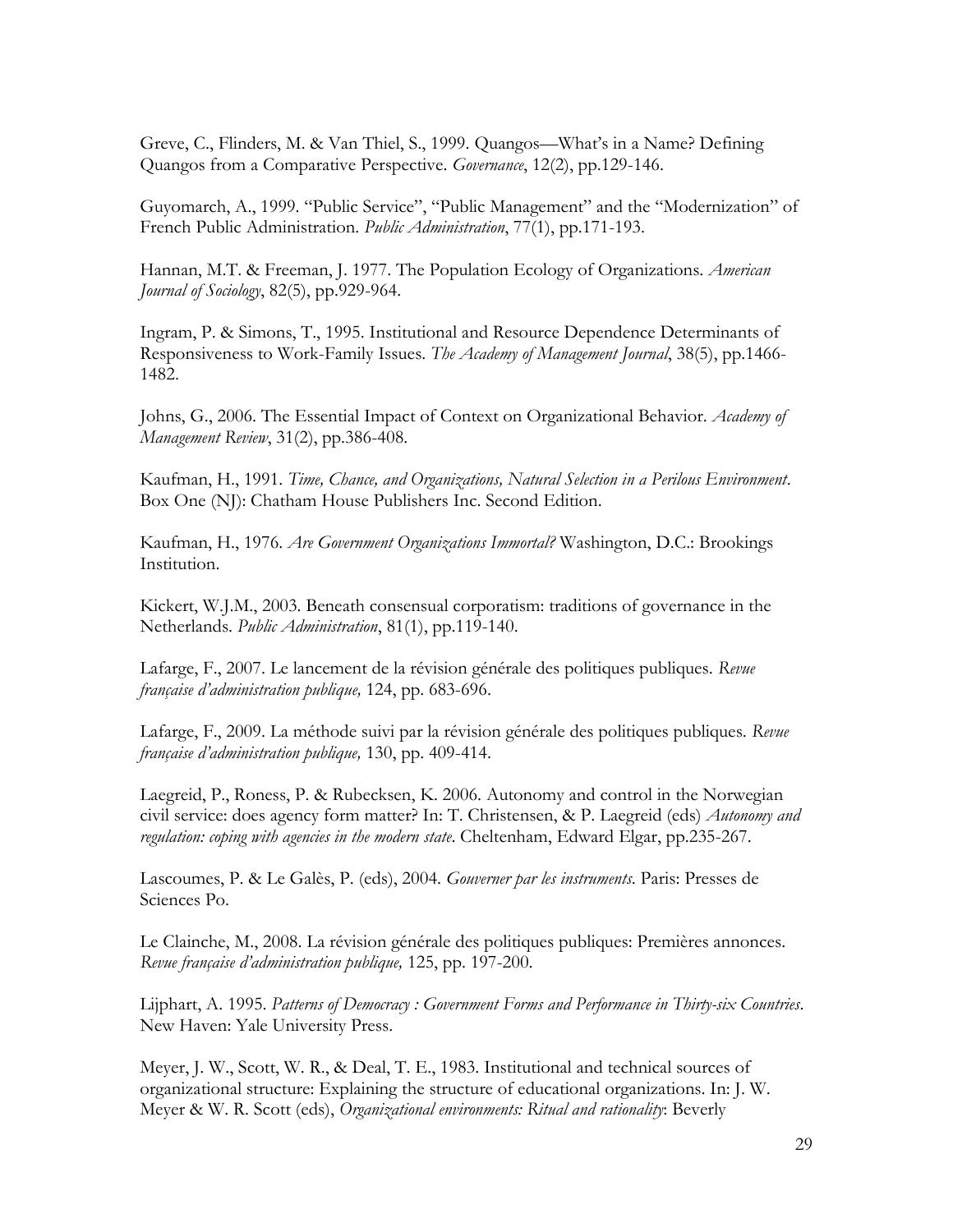Hills, CA: Sage, pp.45-67.

Migeon, D., 2011. La méthode RGPP : Placer le changement au cœur de l'administration. In : *Revue française d'administration publique,* 136, pp. 985-994.

Millard, E., 2011. Nouvelle gouvernance des opérateurs de l'Etat : La mise en œuvre d'un pilotage renforcé. *Revue française d'administration publique,* 136, pp. 1003-1006.

NWO, 2010. *NWO Jaarverslag 2009.* Den Haag: NWO. OECD, 2002. *Distributed Public Governance, Agencies, Authorities and Other Government Bodies*. Paris: OECD.

OFPRA, 2011. *Rapport d'activité 2010*. Fontenay-sous-Bois: OFPRA.

Oliver, C., 1991. Strategic Responses to Institutional Processes. *The Academy of Management Review*, 16(1), pp.145-179.

Ongaro, E., 2009. *Public Management Reform and Modernization, Trajectories of Administrative Change in Italy, France, Greece, Portugal and Spain*. Cheltenham and Northampton (MA): Edward Elgar.

Pebereau, M., 2005. *Rompre avec la facilité de la dette publique – Pour des finances publiques au service de notre croissance économique et de notre cohésion sociale*. Ministère de l'économie, des finances et de l'industrie. Paris: La Documentation Française.

Pierson, P., 2000. Increasing Returns, Path Dependence, and the Study of Politics. *The American Political Science Review*, 94(2), pp.251-267.

Pollitt, C., 2006. Performance Management in Practice: A Comparative Study of Executive Agencies. *Journal of Public Administration Research and Theory*, 16(1), pp.25 -44.

Pollitt, C., Bathgate, K., Caulfield, J., Smullen, A. & Talbot, C., 2001. Agency Fever? An Analysis of an International Policy Fashion. *Journal of Comparative Policy Analysis, Research and Practice* 3, pp. 271–290.

Pollitt, C. & Bouckaert, G., 2004. *Public Management Reform*. Oxford: Oxford University Press, 2nd edition.

Pollitt, C. & Talbot, C. (eds), 2004. *Unbundled Government, A Critical Analysis of the Global Trend to Agencies, Quangos and Contractualization*. London and New York: Routledge.

Powell, W., 1991. *The New institutionalism in organizational analysis*, Chicago: University of Chicago Press.

Rees, R., 1985. The Theory of Principal and Agent Part I. *Bulletin of Economic Research*, 37(1), pp.3-26.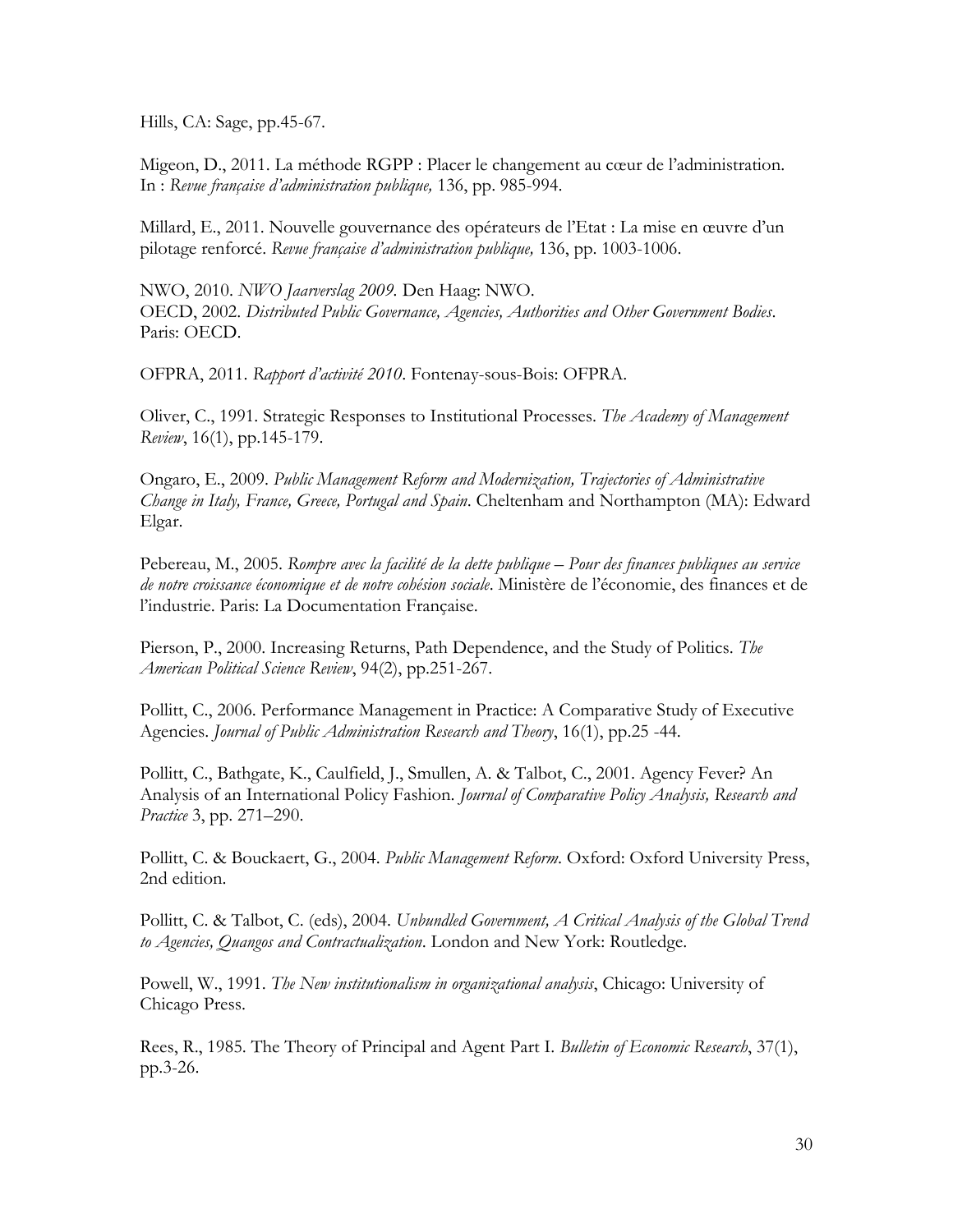Reid, E.M. & Toffel, M.W., 2009. Responding to public and private politics: corporate disclosure of climate change strategies. *Strategic Management Journal*, 30(11), pp.1157-1178.

Roness, P.G., Verhoest, K., Rubecksen, K., MacCarthaigh, M., 2008. Autonomy and Regulation of State Agencies: Reinforcement, Indifference or Compensation? *Public Organization Review*, 8(2), pp.155-174.

Rouban, L. 2008. Reform without doctrine: public management in France. *International Journal of Public Sector Management*, 21(2), pp.133-149.

RvS (Raad van State), 2009. Decision W03.09.0104/II; Tweede Kamer 2009-2010, 32 205 (nr. 4).

Schillemans, T. 2007. *Verantwoording in de schaduw van de macht. Horizontale verantwoording bij zelfstandige uitvoeringsorganisaties*. Utrecht: Lemma. Doctoral Thesis.

Scott, W. 1995. *Institutions and Organizations*. Thousand Oaks: Sage.

Secrétariat général du comité interministériel de contrôle de l'immigration. 2011. *Les orientations de la politique de l'immigration. Septième rapport établi en application de l'article l. 111-10 du code de l'entrée et du Séjour des étrangers et du droit d'asile*. Paris: Direction de l'information légale et administrative.

Smullen, A., 2010. Translating Agency Reform, Rhetoric and Culture in Comparative Perspective. Basingstoke: Palgrave Macmillan.

Suchman, M.C., 1995. Managing Legitimacy: Strategic and Institutional Approaches. *The Academy of Management Review*, 20(3), pp.571-610.

Support team KZBO (Begeleidingsteam Kaderwet zbo's), 2007. *ZBO's binnen kaders*. Available at: http://www.rijksoverheid.nl/documenten-enpublicaties/rapporten/2007/09/12/rapportage-van-het-begeleidingsteam-kaderwetzelfstandige-bestuursorganen-zbo-s.html [visited April 25, 2011].

Szostak-Tapon, B., 2006. Liens interorganisationnels et performance créative des agences de design en France. *Revue Française de Gestion*, 32(164), pp.55-76.

Talbot, C., 2004. The Agency idea. Sometimes old, sometimes new, sometimes borrowed, some-times untrue. In: C. Pollitt & C. Talbot (eds) *Unbundled Government. A critical analysis of the global trend to agencies, quangos and contractualisation*. London, Routledge. pp. 3-21.

Verhoest, K., Verschuere, B. & Bouckaert, G., 2007. Pressure, Legitimacy, and Innovative Behavior. In: *Governance*, 20(3), pp. 469-497.

van Thiel, S., 2004. Trends in the Public Sector. *Journal of Theoretical Politics*, 16(2), pp.175 - 201.